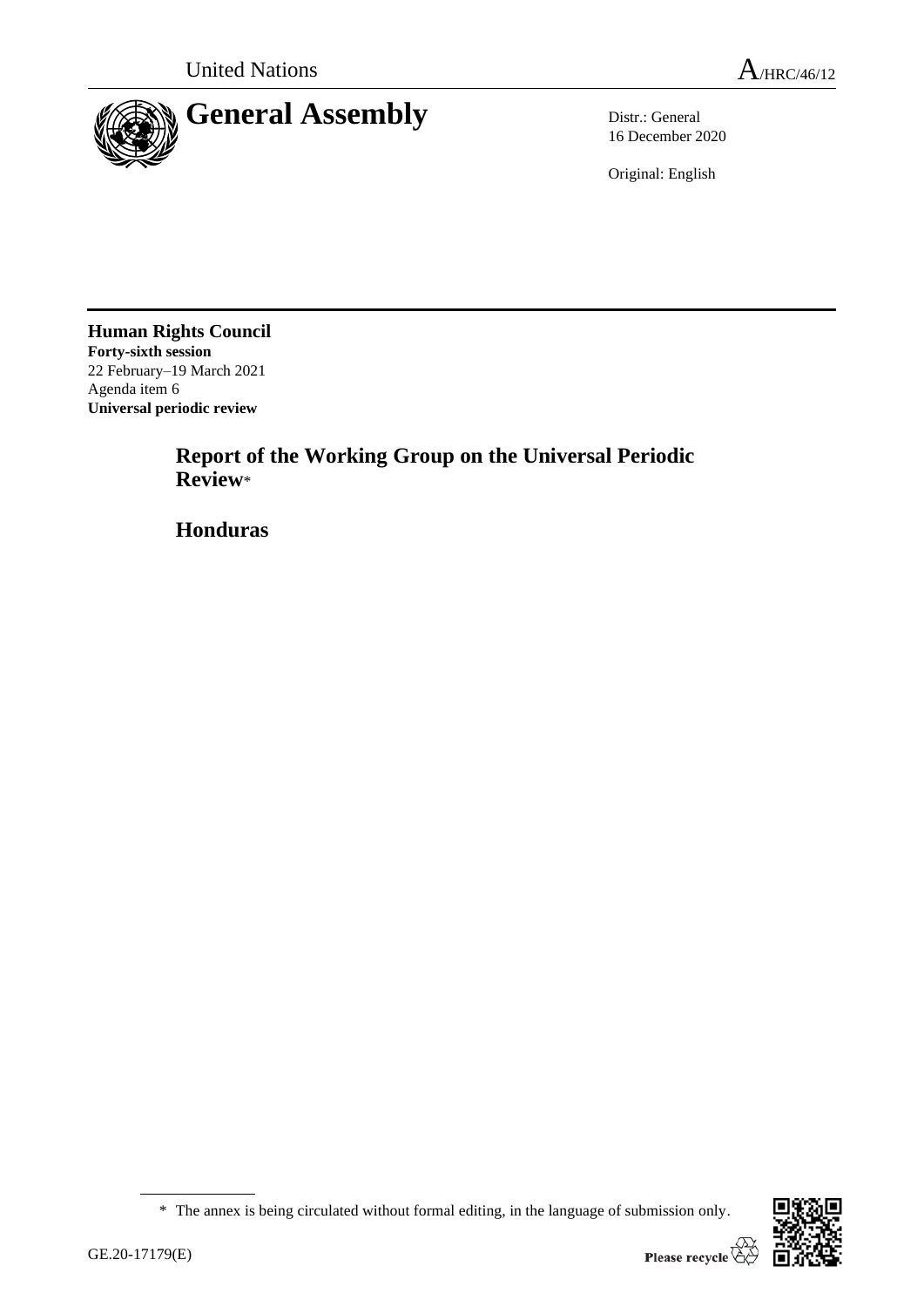# **Introduction**

1. The Working Group on the Universal Periodic Review, established in accordance with Human Rights Council resolution 5/1, held its thirty-sixth session from 2 to 13 November 2020. The review of Honduras was held at the 8th meeting, on 5 November 2020. The delegation of Honduras was headed by the Vice-President of Honduras and Secretary of State for Economic Development, María Antonia Rivera. At its 14th meeting, held on 10 November 2020, the Working Group adopted the report on Honduras.

2. On 14 January 2020, the Human Rights Council selected the following group of rapporteurs (troika) to facilitate the review of Honduras: Bulgaria, Brazil and India.

3. In accordance with paragraph 15 of the annex to Human Rights Council resolution 5/1 and paragraph 5 of the annex to Council resolution 16/21, the following documents were issued for the review of Honduras:

(a) A national report submitted/written presentation made in accordance with paragraph 15 (a) (A/HRC/WG.6/36/HND/1);

A compilation prepared by the Office of the United Nations High Commissioner for Human Rights (OHCHR) in accordance with paragraph 15 (b) (A/HRC/WG.6/36/HND/2);

(c) A summary prepared by OHCHR in accordance with paragraph 15 (c) (A/HRC/WG.6/36/HND/3).

4. A list of questions prepared in advance by Belgium, Germany, Liechtenstein, Portugal (on behalf of the Group of Friends on national mechanisms for implementation, reporting and follow-up), Slovenia, Sweden, the United Kingdom of Great Britain and Northern Ireland, the United States of America and Uruguay was transmitted to Honduras through the troika. These questions are available on the website of the universal periodic review.

## **I. Summary of the proceedings of the review process**

#### **A. Presentation by the State under review**

5. The delegation of Honduras was honoured to present its third national report for the universal periodic review. It considered that the review provided an opportunity to improve the human rights situation in the country by allowing for the transparent presentation of information on progress made and challenges faced and for the sharing of experiences. Honduras attached great importance to the review mechanism, as demonstrated by the fact that it was participating in it with a high-level delegation despite the crisis generated by the coronavirus disease (COVID-19) pandemic and Hurricane Eta. The delegation appealed to the solidarity of the international community to support the country's efforts to guarantee human rights during those crises.

6. Since the previous cycle of the universal periodic review, Honduras had ratified various international treaties, including the International Covenant on Economic, Social and Cultural Rights and the Arms Trade Treaty. It had strengthened its national human rights system in line with the recommendations received. In 2018, Honduras had created the Ministry of Human Rights to lead the implementation of the Public Policy and National Action Plan on Human Rights. It had also established a number of mechanisms to monitor progress in implementation, including the System for the Monitoring of Recommendations of Honduras (SIMOREH), the system for linking public policy with the Sustainable Development Goals and the Human Rights Observatory. Furthermore, Honduras had maintained an open invitation to all special procedure mandate holders and had submitted all pending reports to the treaty bodies.

7. In 2016, at the request of the Government, an OHCHR country office had been set up in Honduras. Since then, OHCHR had issued four annual reports and several special reports on the human rights situation. OHCHR and the Ministry of Human Rights had agreed to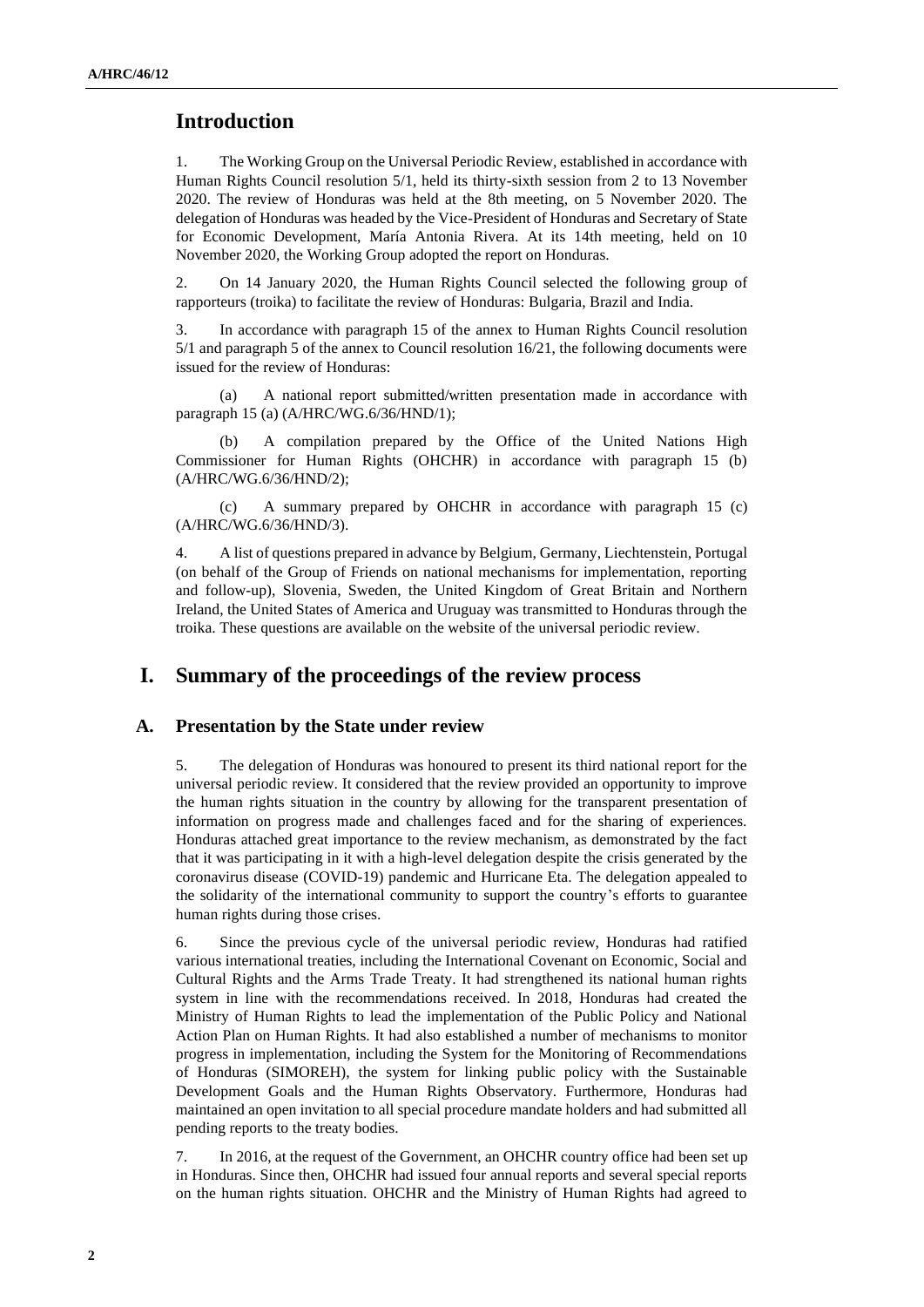cooperate in various areas, including on the protection of human rights defenders and persons displaced by violence and social conflict. Since 2018, Honduras had implemented a participatory process to design a national action plan on business and human rights.

8. The independence of the judiciary was fully respected in Honduras. The selection of the Supreme Court judges had been conducted in accordance with the Constitution through a transparent and participatory process and a series of actions were being implemented to improve access to and the quality of justice and to incorporate new technologies in the judicial process, as foreseen in the Institutional Strategic Plan 2017–2021 of the judiciary. To bring the administration of justice closer to its citizens, Honduras had created "judicial circuits" on matters of corruption, extortion and organized crime. Moreover, work had been done by the judiciary in favour of vulnerable groups, including persons deprived of their liberty, 2,650 of whom had been released during the previous few months.

9. The National Congress had approved several important laws, including the police law incorporating a community policing approach, the law regulating the policing profession and the constitutional reform creating the National Electoral Council and the Electoral Court. The delegation highlighted that the new Criminal Code strengthened the capacity to fight systematic human rights violations as it included a wider range of crimes and better defined existing ones.

10. Implementation of the Law on the Protection of Human Rights Defenders, Journalists, Social Communicators and Justice Officials was a priority. Between 2016 and 2020, the budget of the Mechanism for the Protection of Human Rights Defenders, Journalists, Social Communicators and Justice Officials had been increased by 355 per cent and, to date, approximately 1,000 people had benefited from protection provided by the Mechanism. In order to strengthen the protection of human rights defenders, Honduras had also established the Office of the Special Prosecutor for the Protection of Human Rights Defenders, Journalists, Social Communicators and Justice Officials and had been working, with OHCHR technical support, on a comprehensive policy for the protection of human rights defenders.

11. Regarding the protection of people on the move, Honduras had established a tracing bureau for missing migrants (*mesa de búsqueda de migrantes desaparecidos*) and the creation of three support centres for returning migrants, two centres for the protection of Honduran migrants (one in Mexico and one in the United States of America) and four support centres for migrants in an irregular situation. As part of its response to the COVID-19 pandemic, Honduras had implemented a protocol for returning migrants and established nine temporary isolation centres.

12. Measures had been implemented to address violence against women, which was a great challenge for Honduras. Among those measures was the introduction of gendersensitive criteria for interpreting the Criminal Code, the reform of the Family Code to eliminate child marriage and the approval of the National Policy on Gender in Health. The budget of the National Institute for Women had been increased by 105 per cent. In addition, Honduras had established, under the Ciudad Mujer programme, various centres to provide legal, psychological and social services to women.

13. The delegation highlighted the substantial reduction in the indicators on violence in the country. In 2012, Honduras had a homicide rate of 86.5 per 100,000 inhabitants while, in 2020, the homicide rate was foreseen to decrease to 35 per 100,000 inhabitants. The Ministry of Security had promoted a number of measures to improve public security, including the implementation of the Violence Prevention Policy and the Comprehensive Policy on Harmonious Social Relations and Public Safety, the approval of the Law on the Control of Firearms, Munitions, Explosives and Related Items and the establishment of the Special Commission for the Process of Purification and Transformation of the National Police. The implementation by 2022 of the new police law and the plan for the strengthening and professionalization of the national police was expected to lead to an increase in the number of police officers and, therefore, in a reduction in the participation of the armed forces in public security functions.

14. As part of its efforts to reduce poverty, inequality and exclusion, Honduras had created the National Commission for the 2030 Agenda for Sustainable Development, linking the 2030 Agenda to the national planning system and producing two voluntary national reports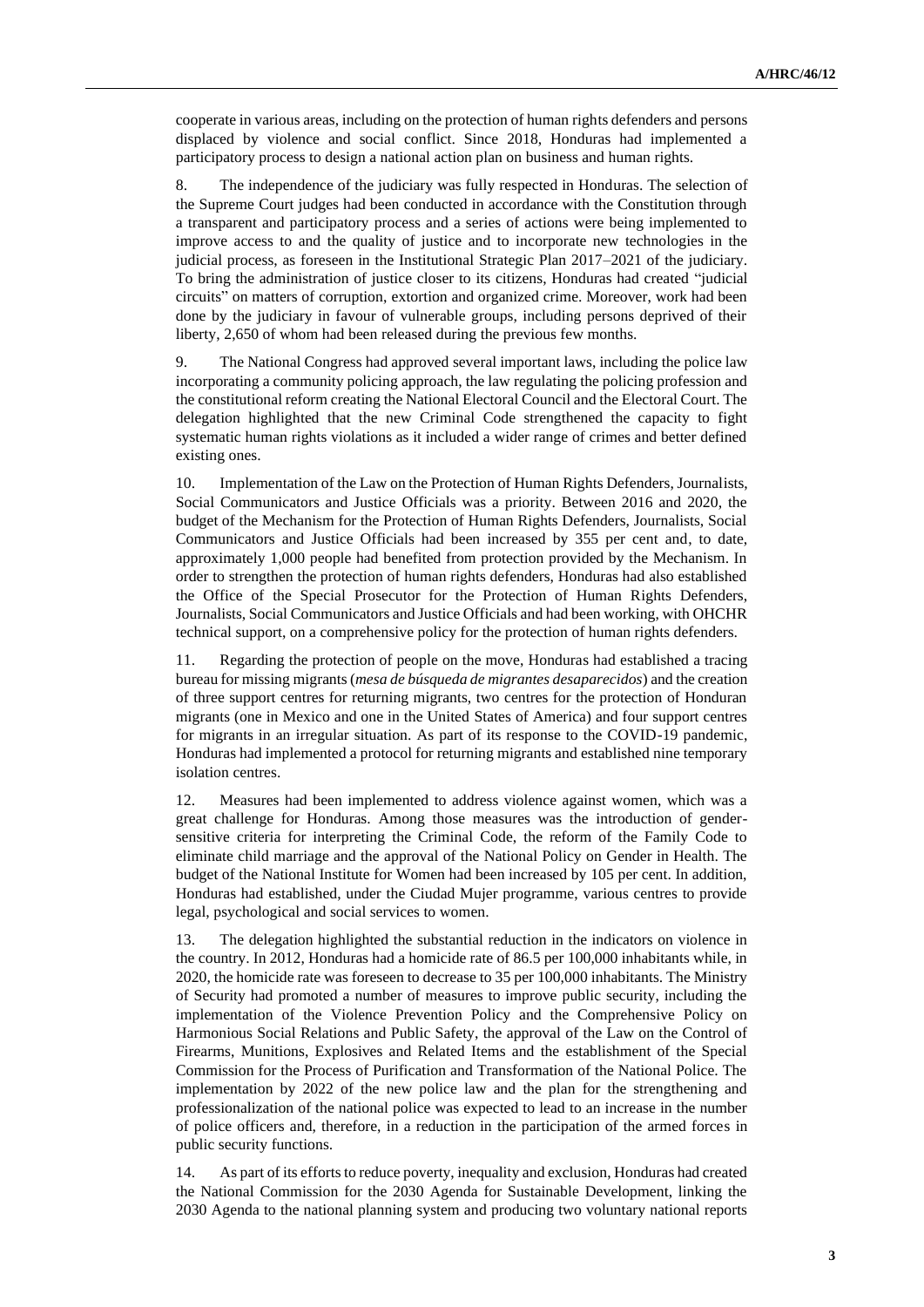analysing the progress made and challenges faced. Social expenditure had been increased and social protection programmes had reached nearly 3 million people. Between 2015 and 2019, the percentage of households in a situation of extreme poverty had decreased from 40.0 to 36.7 and the percentage of those in a situation of poverty had decreased from 63.8 to 59.3.

15. Several indicators in the area of education had significantly improved, including the net coverage rate in pre-basic, basic and secondary education. Between 2016 and 2020, the budget of the Ministry of Education had been increased by 15 per cent and 1 billion lempiras had been invested in improving the educational infrastructure. In 2019, the Ministry of Education had approved the Intercultural Bilingual Education Model for indigenous and Afro-Honduran peoples.

16. Between 2016 and 2019, the budget of the health sector had been increased by 27 per cent, with priority given to improving the supply of medicines and medical equipment and to preventing and controlling transmissible diseases. The provision of health services to indigenous and Afro-Honduran people had been expanded and important policies had been implemented, such as the National Policy on Gender in Health, the Regional Malaria Elimination Initiative and the National Strategic Response Plan on HIV and AIDS. Honduras had invested more than 3.367 million lempiras in improving the health sector's response to the COVID-19 pandemic.

### **B. Interactive dialogue and responses by the State under review**

17. During the interactive dialogue, 85 delegations made statements. Recommendations made during the dialogue are to be found in section II of the present report.

18. Estonia welcomed the adoption by Honduras of the SIMOREH database and other institutional measures to promote and protect human rights. It was concerned that the situation of human rights defenders and journalists had worsened.

19. Ethiopia welcomed the measures taken by Honduras to incorporate human rights into the policy frameworks. It commended the special attention paid to the rights of children and adolescents.

20. Fiji welcomed the establishment of the Ministry of Human Rights and commended Honduras for the legislative human rights reforms undertaken since its previous review.

21. France welcomed the establishment of an OHCHR office in Honduras and of the Ministry of Human Rights. It remained concerned about violence and poverty in the country.

22. Georgia welcomed the Institutional Strategic Plan 2017–2021 of the judiciary and the measures taken by Honduras to ensure gender equality and address gender violence.

23. Germany welcomed the creation by Honduras of the Ministry of Human Rights but remained concerned about widespread impunity. It encouraged Honduras to investigate the human rights abuses that took place after the elections of 2017.

24. Greece welcomed the progress made by Honduras in strengthening its human rights institutions, especially for the protection of journalists and human right defenders.

25. Guyana welcomed the measures taken by Honduras to strengthen legislation and to enhance protection for women, migrants, human rights defenders and other vulnerable groups.

26. Haiti welcomed the establishment by Honduras of the Ministry of Human Rights and acknowledged its efforts to promote human rights despite the COVID-19 situation and Hurricane Eta.

27. Iceland welcomed the national report presented by Honduras and the steps outlined therein and hoped for their continued implementation.

28. India welcomed the measures taken by Honduras to protect the rights of children and adolescents and encouraged Honduras to ensure the effective implementation of the Public Policy against Racism and Racial Discrimination for the Comprehensive Development of Indigenous and Afro-Honduran Peoples.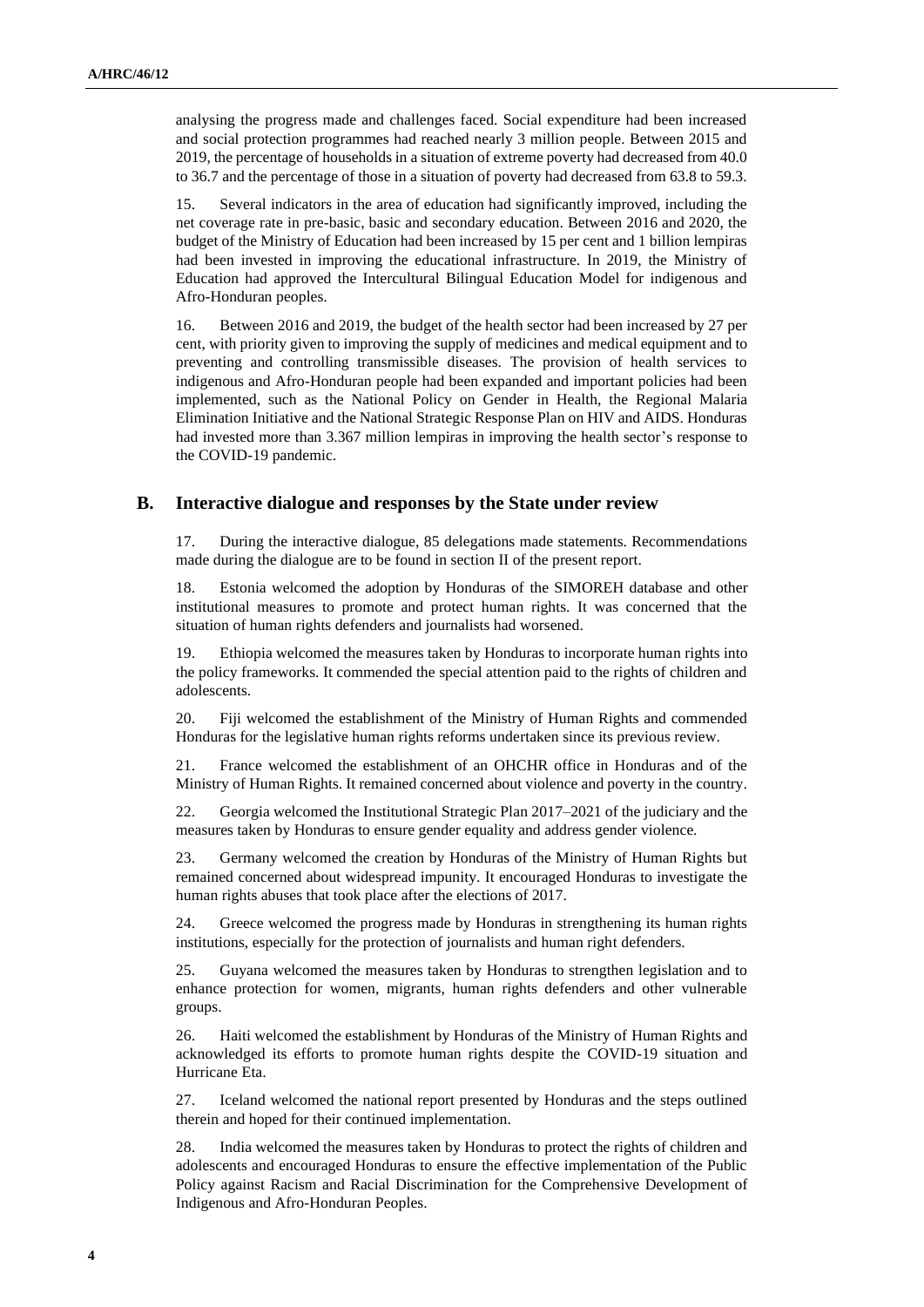29. Indonesia welcomed the establishment by Honduras of the Ministry of Human Rights and hoped that the Ministry would further consolidate the country's efforts to comply with its human rights obligations.

30. Iran took note of the steps taken by Honduras to reform its judicial system and to combat human trafficking through the implementation of the Law against Trafficking in Persons.

31. Iraq praised the steps taken by Honduras in the areas of social protection, economic growth and human rights protection and welcomed the opening of an OHCHR office in the country.

32. Ireland underlined its support for the Offices of the Special Prosecutors and encouraged Honduras to ensure that they were effectively resourced. Ireland commended Honduras for the progress made in police reform.

33. Israel welcomed the creation of the National Commission for the 2030 Agenda for Sustainable Development, the Public Policy on Inclusive Education and the National Entrepreneurship and Small Businesses Service.

34. Italy welcomed the ratification of the Optional Protocol to the International Covenant on Economic, Social and Cultural Rights and the establishment of the Ministry of Human Rights.

35. Japan welcomed the cooperation of Honduras with OHCHR and expressed appreciation for its commitment to developing a national action plan on business and human rights.

36. Jordan commended Honduras for implementing many of the recommendations it had received during the previous cycle and for its continued commitment to protecting human rights.

37. Kyrgyzstan noted with appreciation the steps taken by Honduras to strengthen its legislation and policy on human rights and the measures adopted to guarantee the rights of children.

38. Malaysia thanked Honduras for the presentation of its national report.

39. Maldives commended Honduras on the establishment of the Ministry of Human Rights, the adoption of laws to strengthen human rights programmes and its cooperation with special procedure mandate holders.

40. The Marshall Islands commended the efforts made by Honduras to strengthen the judiciary and urged it to do more to protect human rights and environmental defenders.

41. Mauritius commended Honduras for the measures taken to improve education, in line with Sustainable Development Goal 4, and the reduction in the national courts' backlog of cases.

42. Mexico welcomed the cooperation of Honduras with OHCHR and the development of protocols and mechanisms for the protection and reintegration of children returning to Honduras.

43. Montenegro noted the collaboration of Honduras with OHCHR to incorporate a human rights approach into development policies. It welcomed the establishment of the mechanism for the protection of human rights defenders.

44. Morocco appreciated the social measures taken by Honduras, the establishment of an OHCHR office in the country and the cooperation between the Ministry of Human Rights and OHCHR.

45. Myanmar welcomed the adoption of acts and policies on equal wages, education and health. It noted with appreciation the increase in the budget allocated to education.

46. Namibia encouraged Honduras to continue to take steps aimed at economic development and the promotion and protection of human rights.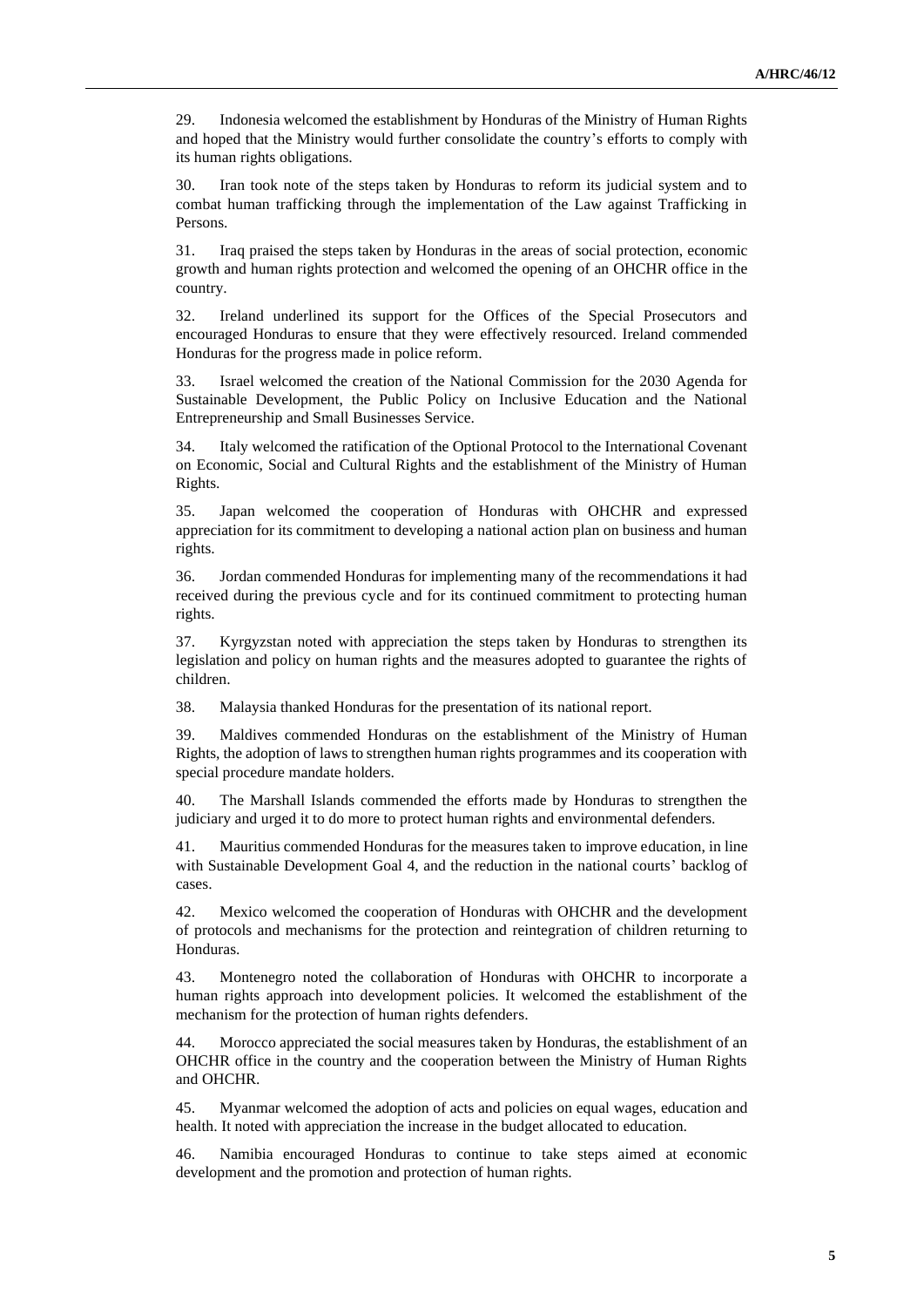47. Nepal welcomed the creation of the National Commission for the 2030 Agenda for Sustainable Development and the adoption of the Strategic Plan to Combat Commercial Sexual Exploitation and Trafficking in Persons.

48. The Netherlands welcomed the adoption of laws and policies to protect human rights defenders and journalists and the strengthening of human rights institutions.

49. Nigeria welcomed the cooperation of Honduras with human rights mechanisms and its efforts to protect migrants and vulnerable groups, promote economic growth and ensure social protection.

50. Norway was concerned about the situation of human rights defenders and vulnerable groups, the role of the military in law enforcement and restrictions on freedom of expression and peaceful assembly.

51. Oman appreciated the efforts of Honduras in preparing the national report and the adoption of the national human rights plan.

52. Pakistan appreciated the efforts of Honduras to empower the National Commissioner for Human Rights and encouraged it to take into account the observations made by the treaty bodies and to provide the National Commissioner with adequate resources.

53. Panama welcomed the adoption by Honduras of the Public Policy against Racism and Racial Discrimination for the Comprehensive Development of Indigenous and Afro-Honduran Peoples.

54. Paraguay welcomed the approval of a protection law, the establishment of the Ministry of Human Rights and the coordinated work carried out by Honduras with OHCHR. It encouraged Honduras to continue to strengthen its SIMOREH mechanism and offered further technical support.

55. Peru acknowledged the progress made by Honduras, including the strengthening of the capacity of the Office of the Special Prosecutor for Offences against Life to investigate femicides. It hoped that the third cycle of the universal periodic review would contribute to improving the situation of human rights in the country.

56. The Philippines welcomed the efforts made by Honduras to promote sustainable development, financial inclusion and social protection for vulnerable groups.

57. Poland noted the measures adopted by Honduras to protect people in vulnerable situations. It also welcomed the efforts made to improve the situation of persons deprived of their liberty.

58. Portugal noted the ratification by Honduras of the Optional Protocol to the International Covenant on Economic, Social and Cultural Rights and the efforts made to protect human rights defenders.

59. Qatar highlighted the commitment of Honduras to fulfilling its international obligations and took note of its best practices regarding human rights policies and laws.

60. The Republic of Korea welcomed the establishment by Honduras of the Ministry of Human Rights and the opening of an OHCHR office in the country.

61. The Russian Federation noted the progress made by Honduras in the area of human rights but stated that the human rights situation remained complex.

62. Senegal congratulated Honduras for the progress made, in particular regarding the implementation of the Public Policy against Racism and Racial Discrimination for the Comprehensive Development of Indigenous and Afro-Honduran peoples.

63. Singapore commended the ongoing efforts of Honduras to promote and protect its people's rights and noted the measures taken to combat violence against women and improve the national health system.

64. Slovakia acknowledged the efforts made by Honduras to address human rights-related issues but noted cases of intimidation and reprisals against persons cooperating with the United Nations human rights system.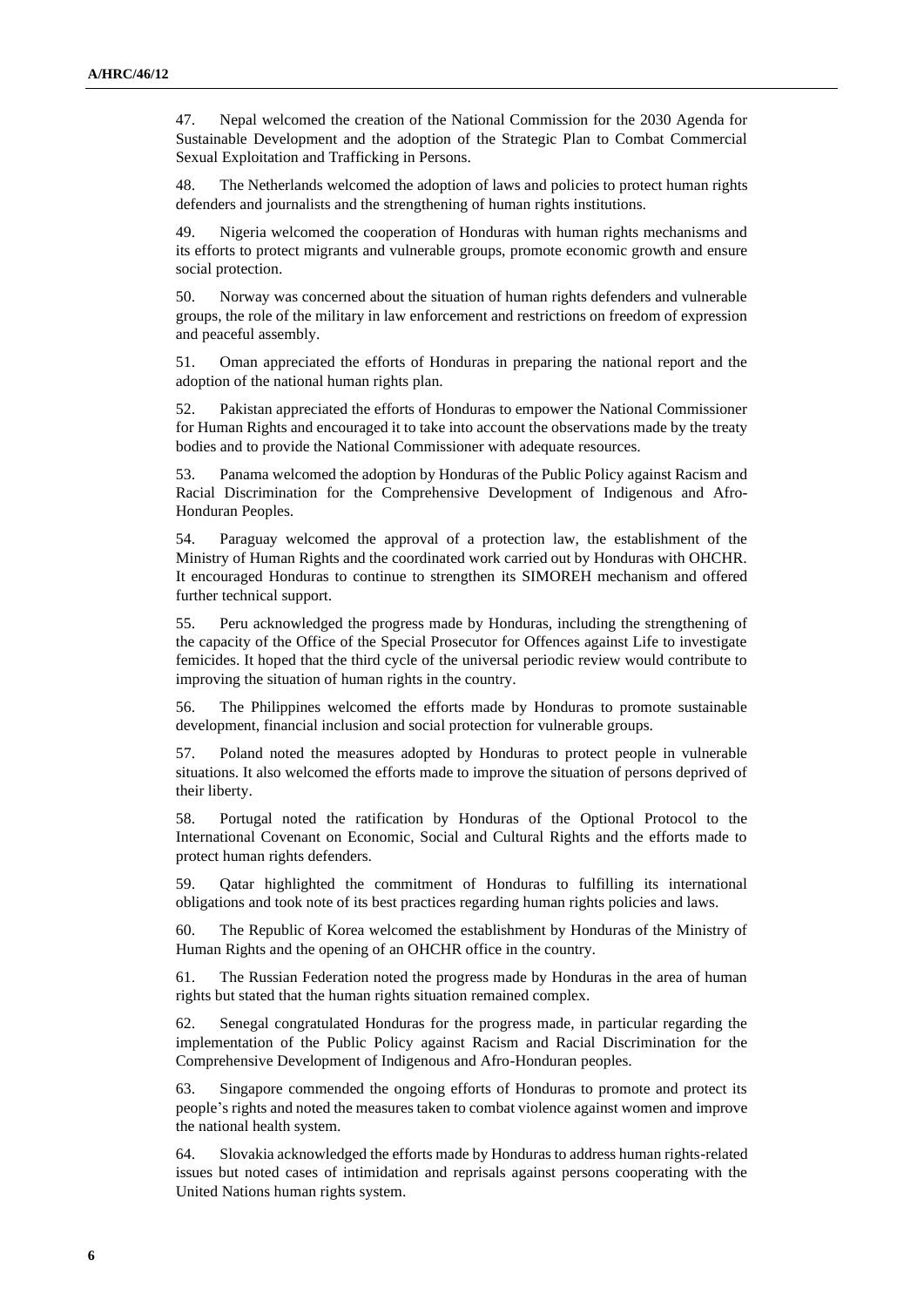65. Slovenia welcomed the positive efforts of Honduras, including to prohibit all forms of corporal punishment of children, and urged it to strengthen measures to address violence against women.

66. Spain noted that crimes against human rights defenders, journalists and communicators continued in Honduras and that, despite progress in combating gender-based violence, the number of femicides remained high.

67. Sri Lanka welcomed the ratification by Honduras of all core human rights instruments, the creation of the Ministry of Human Rights and the steps taken to guarantee universal access to education.

68. Sweden acknowledged the steps taken by Honduras to counter impunity and corruption within the justice system but highlighted the need to further strengthen the independence of the judiciary.

69. Switzerland welcomed the creation in 2020 of the Specialized Fiscal Unit against Corruption Networks.

70. Thailand applauded the adoption by Honduras of the law on support to micro- and small enterprises and the introduction of other economic incentives to further promote economic growth and welfare.

71. Timor-Leste highlighted the creation by Honduras of the Ministry of Human Rights, the adoption of the Public Policy against Racism and Racial Discrimination for the Comprehensive Development of Indigenous and Afro-Honduran Peoples and the strengthening of the capacity of the Office of the Special Prosecutor for Offences against Life to investigate femicides.

72. Togo encouraged Honduras to continue to make progress in promoting human rights and strengthening the protection of the most vulnerable groups in society.

73. Trinidad and Tobago congratulated Honduras on its ratification of the Arms Trade Treaty and the measures taken to combat human trafficking and discrimination against indigenous and Afro-Honduran peoples.

74. Tunisia welcomed the establishment of an OHCHR office in Honduras, the ratification of the International Covenant on Economic, Social and Cultural Rights and the efforts made to protect minorities.

75. Turkey commended Honduras for the efforts made to strengthen the human rights legal framework. Nevertheless, it noted with concern the limited access to public services and the high levels of violence and gang-related activities.

76. Ukraine welcomed the establishment by Honduras of a mechanism for the protection of human rights defenders and of the Ministry for Human Rights and welcomed the measures taken to combat violence against women.

77. The United Kingdom of Great Britain and Northern Ireland welcomed the positive policy and institutional developments in Honduras and urged the Government to ensure the protection of journalists and to enable them to report without fear of harassment.

78. The United States of America was concerned about the lack of accountability for the events related to the 2017 protests and about the lack of control and command infrastructure in the National Inter-institutional Security Force.

79. The Bolivarian Republic of Venezuela highlighted the positive impact of the Better Life Platform, which had benefited 4.8 million people, and the related cash transfers, which had led to a decrease in malnutrition among children.

80. Viet Nam commended the determination of Honduras to implement the Sustainable Development Goals and welcomed its initiatives to promote gender equality and the rights of women, children and other vulnerable groups.

81. Algeria welcomed the implementation by Honduras of the Ciudad Mujer programme, which had contributed to preventing violence against women, assisting and promoting the economic independence of victims and improving living conditions.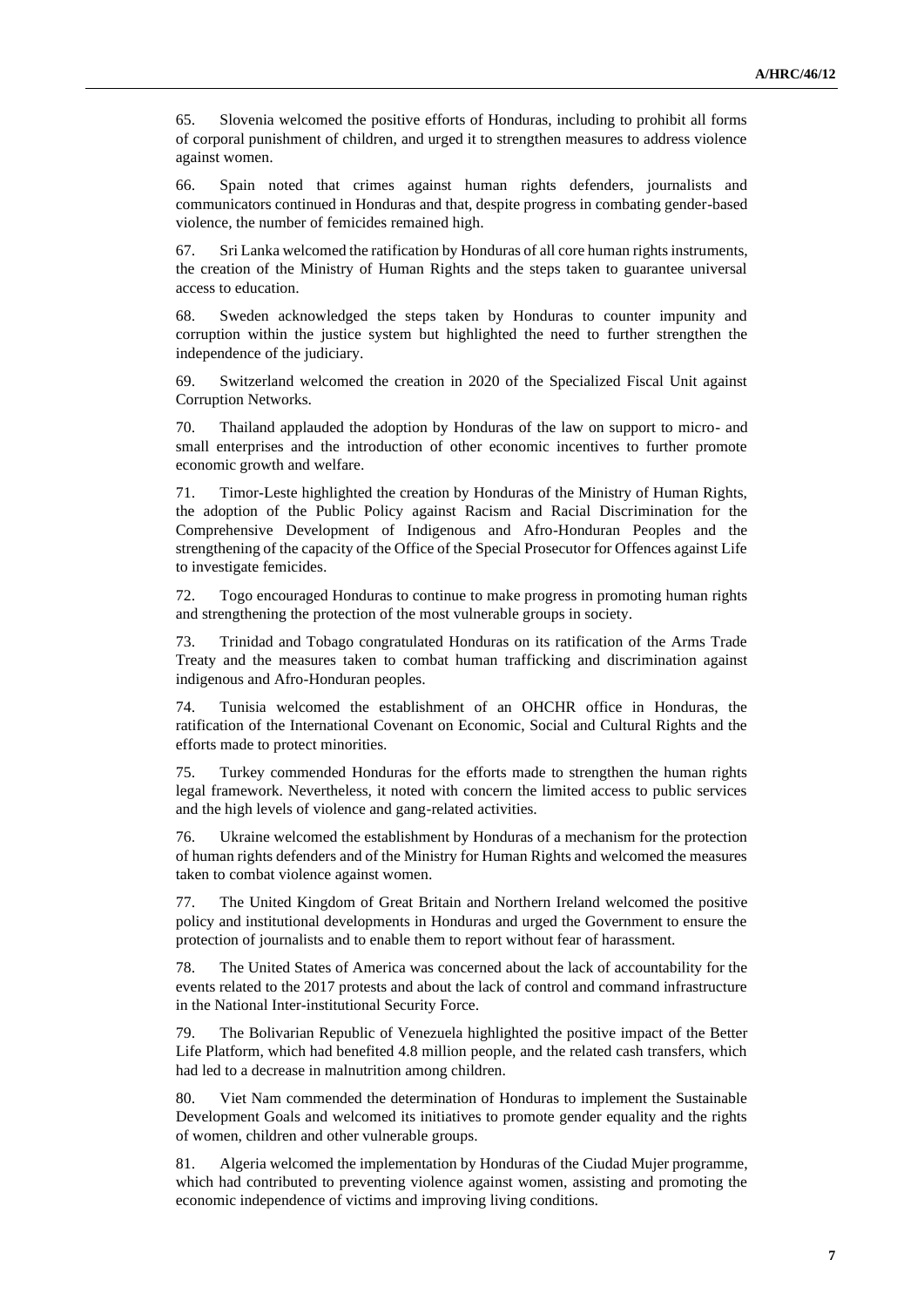82. Argentina celebrated the creation of the Ministry of Human Rights and the opening of an OHCHR office in Honduras. It welcomed the decrease in the homicide rate but noted that the levels of violence and insecurity remained high.

83. Australia welcomed the efforts made by Honduras to establish a national protection mechanism and urged it to complete the needed reforms to its electoral, political and judicial systems.

84. Austria applauded the ratification by Honduras of the Treaty on the Prohibition of Nuclear Weapons but remained concerned about the rising number of attacks against journalists and about the widespread discrimination against lesbian, gay, bisexual, transgender and intersex persons and indigenous people.

85. Azerbaijan praised Honduras for adopting measures to ensure the practical implementation of the rights of specific groups and for ratifying international human rights instruments.

86. The Bahamas commended the establishment by Honduras of the Ministry of Human Rights and the efforts made to increase birth registration by opening five new branches of the National Registry Office.

87. Bahrain expressed concern about the increase in violence against women, including femicide, and the persistence of widespread impunity in Honduras.

88. Belarus welcomed the measures taken by Honduras to combat human trafficking, including the adoption of the Strategic Plan to Combat Commercial Sexual Exploitation and Trafficking in Persons.

89. Belgium welcomed the prohibition of child marriage and hoped that the efforts made to fight corruption and impunity would continue after the end of the Mission to Support the Fight against Corruption and Impunity.

90. Brazil welcomed the strengthening by Honduras of the national preventive mechanism against torture and the actions implemented to address the issue of internal displacement and urged Honduras to keep promoting public safety.

91. Canada praised Honduras for establishing the Ministry of Human Rights and expressed its concern about the overall human rights situation in the country.

92. Chile acknowledged the steps taken by Honduras to eliminate discrimination against women and inquired about measures to guarantee freedom of expression and the independence of the judiciary.

93. China welcomed the measures taken to promote human rights and expressed concern about violence, overcrowding in prisons, torture, social inequality and the situation of the health system.

94. Colombia highlighted the efforts made by Honduras to implement the recommendations received during its previous review, in 2015.

95. Costa Rica welcomed the opening of an OHCHR office in Honduras.

96. Cuba acknowledged the approval by Honduras of various laws and policies on human rights, including those related to minors in conflict with the law, the provision of school meals and debt relief for workers.

97. Czechia appreciated the establishment of the Office of the Special Prosecutor for the Protection of Human Rights Defenders, Journalists, Social Communicators and Justice Officials and noted that those persons faced significant challenges.

98. Denmark expressed concern about the inadequate protection of indigenous peoples' rights to their territories and to being included in decision-making processes.

99. Djibouti commended Honduras for its commitment to harmonizing its legal framework with international human rights standards and for its collaboration with international human rights mechanisms.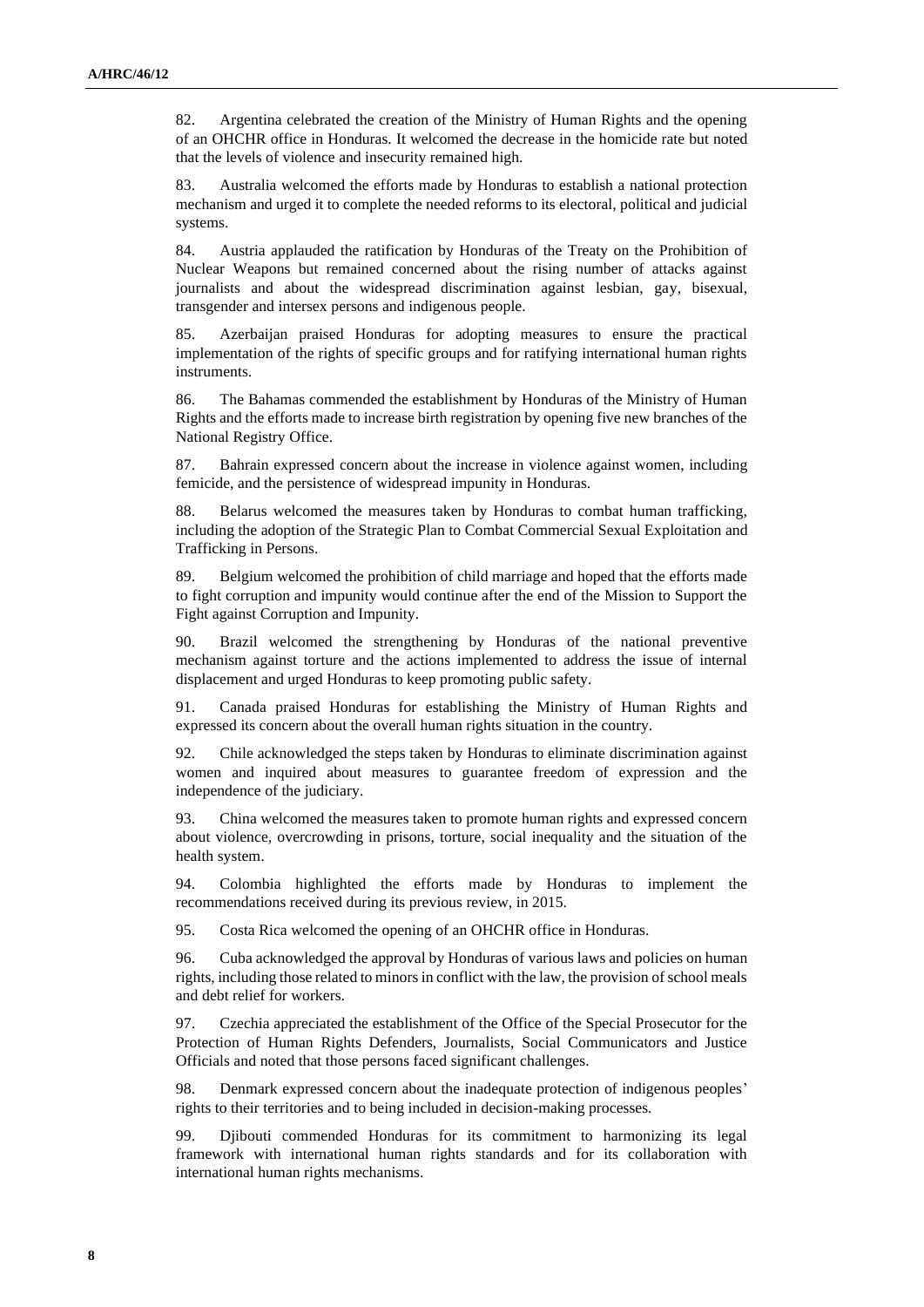100. The Dominican Republic welcomed the actions taken by Honduras to protect the rights of women, particularly the measures aimed at reducing violence against women, including femicides.

101. Ecuador noted the strengthening of the capacity of the Office of the Special Prosecutor for Offences against Life to investigate femicides, the approval of the Strategic Plan to Combat Commercial Sexual Exploitation and Trafficking in Persons, and the implementation of the National Action Plan for Food and Nutritional Security.

102. Egypt commended Honduras on the progress made to protect and promote human rights, especially by establishing an OHCHR office in the country in 2016.

103. In its concluding remarks, the delegation thanked all the States that had actively participated in the review of Honduras, as well as the secretariat for making it possible to hold the session despite the challenges posed by the COVID-19 crisis. Honduras had made efforts to implement the recommendations emanating from the two previous cycles of the universal periodic review by incorporating them into SIMOREH and linking them to the Public Policy and National Action Plan on Human Rights. Honduras would strengthen its efforts to address pending challenges and conduct an in-depth analysis of the recommendations received during the third cycle. In order to promote these changes, intersectoral work with the private sector, academia and civil society, including human rights defenders, would be decisive.

### **II. Conclusions and/or recommendations**

104. **The following recommendations will be examined by Honduras, which will provide responses in due time, but no later than the forty-sixth session of the Human Rights Council:**

104.1 **Ratify the Optional Protocol to the Convention on the Elimination of All Forms of Discrimination against Women (Marshall Islands);**

104.2 **Ratify the Optional Protocol to the Convention on the Elimination of All Forms of Discrimination against Women (France);**

104.3 **Ratify the Optional Protocol to the Convention on the Elimination of All Forms of Discrimination against Women (Denmark) (Chile) (Bolivarian Republic of Venezuela) (Portugal) (Argentina) (Slovakia); Ratify the Optional Protocol to the Convention on the Elimination of All Forms of Discrimination against Women in line with targets 1.4, 4.3 4.6 of the Sustainable Development Goals and Goal 5 (Paraguay); Accede to the Optional Protocol to the Convention on the Elimination of All Forms of Discrimination against Women (Ireland);**

104.4 **Consider ratifying the Optional Protocol to the Convention on the Elimination of All Forms of Discrimination against Women (Greece);**

104.5 **Ratify the Optional Protocol to the Convention on the Elimination of All Forms of Discrimination against Women to ensure the protection of women's and girls' rights (Austria);**

104.6 **Implement institutional and financial measures to reduce femicides and improve the situation of women and girls and accede to the Optional Protocol to the Convention on the Elimination of All Forms of Discrimination against Women (Spain);**

104.7 **Ratify the Optional Protocol to the Convention on the Rights of the Child on a communications procedure (Chile) (Portugal) (Slovakia);**

104.8 **Ratify the Domestic Workers Convention, 2011 (No. 189), of the International Labour Organization (Marshall Islands);**

104.9 **Ratify the Domestic Workers Convention, 2011 (No. 189), of the International Labour Organization (Bolivarian Republic of Venezuela); Ratify the Domestic Workers Convention, 2011 (No. 189), of the International Labour**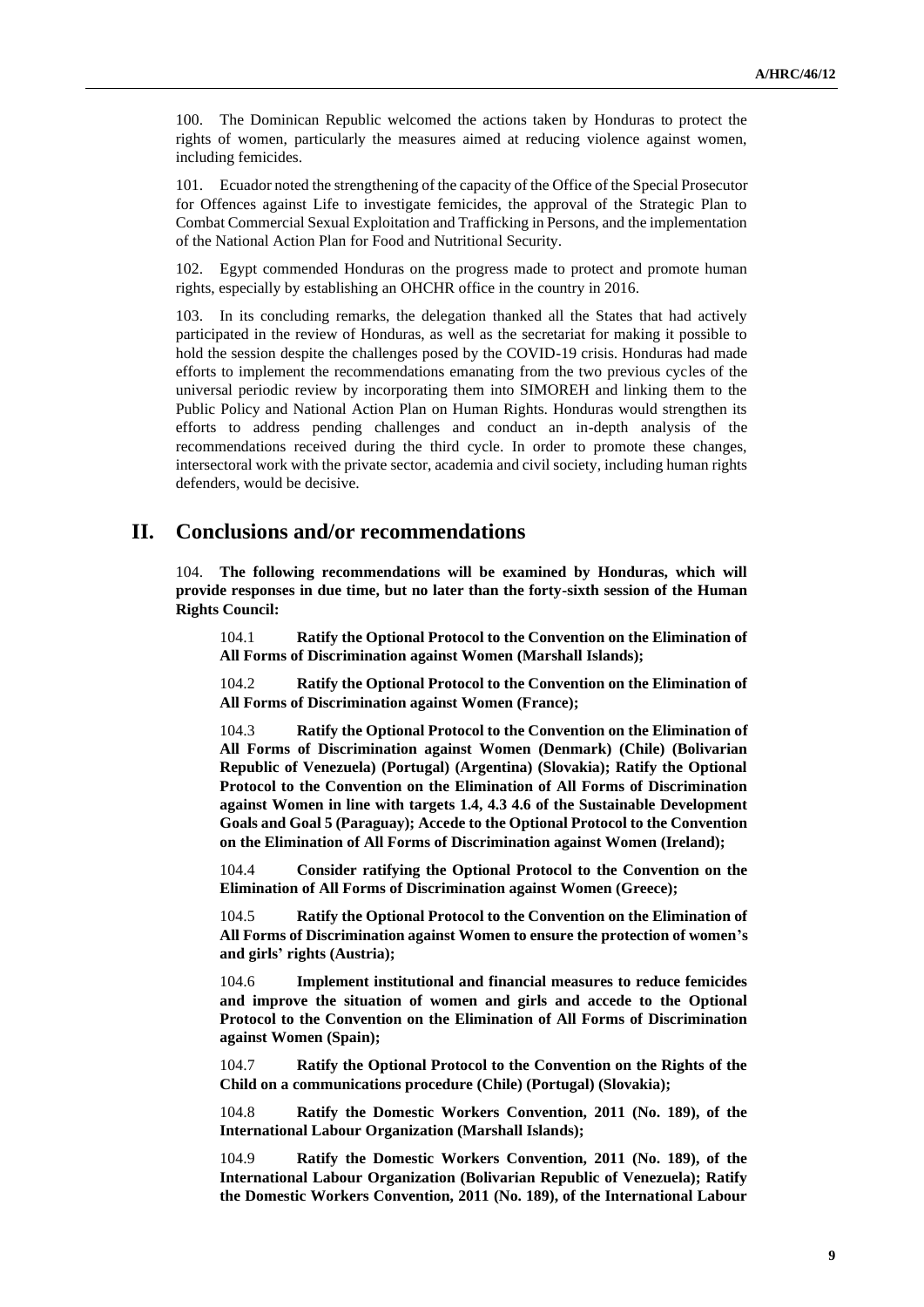**Organization, to advance Sustainable Development Goals 5.4, 8 and 16 (Paraguay);**

104.10 **Ratify the Regional Agreement on Access to Information, Public Participation and Justice in Environmental Matters in Latin America and the Caribbean (Escazú Agreement) (Panama) (Costa Rica); Sign and ratify the Regional Agreement on Access to Information, Public Participation and Justice in Environmental Matters in Latin America and the Caribbean (Escazú Agreement) (Ireland);**

104.11 **Ratify the Inter-American Convention against Racism, Racial Discrimination and Related Forms of Intolerance (Costa Rica);**

104.12 **Increase further its cooperation with the human rights mechanisms (Azerbaijan);**

104.13 **Adopt an open, merit-based process when selecting national candidates for United Nations treaty body elections (United Kingdom of Great Britain and Northern Ireland);**

104.14 **Continue its efforts in reaching out to the international community in view of alleviating the challenges it has faced thus far (Ethiopia);**

104.15 **Promote dialogue between State institutions and civil society organizations in order to implement its integrated human rights action plan (Iraq);**

104.16 **Allocate adequate resources, both financial and human, for the Ministry of Human Rights to carry out its mandate (Slovakia);**

104.17 **Continue efforts to strengthen the functioning of national human rights institutions and mechanisms (Nepal);**

104.18 **Continue to provide adequate resources to the National Commissioner for Human Rights (Pakistan);**

104.19 **Strengthen the process for electing and appointing the National Commissioner for Human Rights, thereby strengthening the institutional capacity of that entity to promote and protect human rights in compliance with the principles relating to the status of national institutions for the promotion and protection of human rights (the Paris Principles) (Colombia);**

104.20 **Establish a national follow-up mechanism for the implementation of recommendations (Qatar);**

104.21 **Strengthen measures for the promotion and protection of human rights and seek necessary support in this regard (Nigeria);**

104.22 **Revise ambiguous language in the Criminal Code in line with rule of law principles (Norway);**

104.23 **Adopt the proposed reforms negotiated and tentatively agreed to during the United Nations-backed dialogue, especially those that will strengthen the rule of law and the country's electoral, political and judicial systems (Australia);**

104.24 **Continue its efforts, including by strengthening the National Commission for the 2030 Agenda for Sustainable Development, to implement the Sustainable Development Goals (Pakistan);**

104.25 **Develop and adopt legislation to combat discrimination against vulnerable groups (Marshall Islands);**

104.26 **Take effective measures to combat all forms of discrimination and, more specifically, racism and racial discrimination against indigenous and Afro-Honduran peoples (Djibouti);**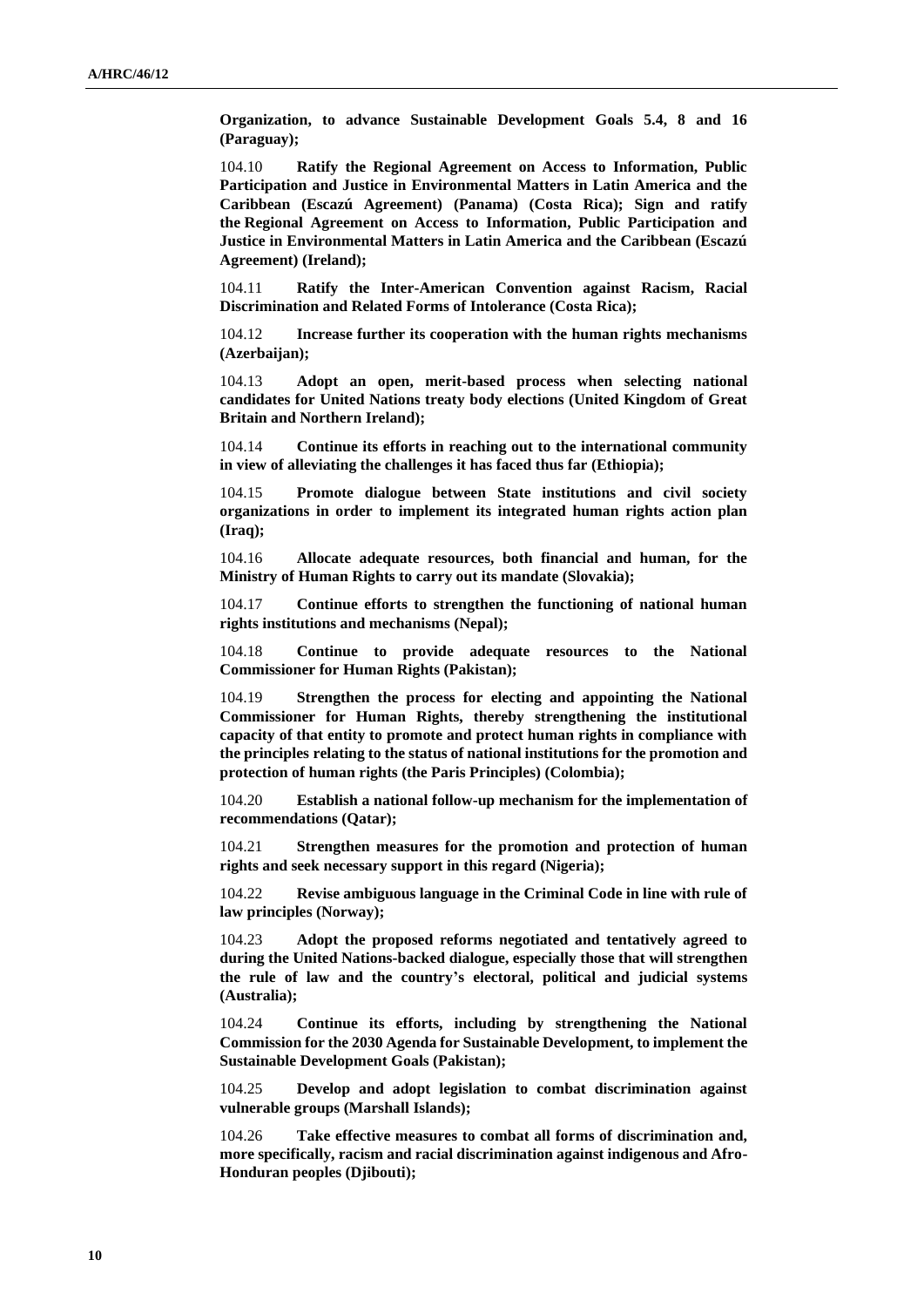104.27 **Continue the efforts to combat racism and racial discrimination, support indigenous people and people of African descent, and guarantee their rights (Tunisia); Work to combat all forms of discrimination, including against indigenous people and people of African descent, persons with disabilities and children (Egypt); Stop using stereotypes and prejudice against indigenous people and Afro-Hondurans (Jordan); Develop a comprehensive framework to combat discrimination against indigenous peoples and Afro-Hondurans (Argentina);**

104.28 **Adopt comprehensive anti-discrimination legislation that addresses direct and indirect discrimination and encompasses all the prohibited grounds of discrimination, including sexual orientation and gender identity (Iceland);**

104.29 **Include a comprehensive definition of "hate crime" in criminal legislation (Israel);**

104.30 **Take further measures to protect lesbian, gay, bisexual, transgender and intersex persons (Italy);**

104.31 **Take concrete steps towards eliminating discrimination based on sexual orientation and gender identity (Montenegro); Take further steps towards eliminating discrimination based on sexual orientation and gender identity (Timor-Leste);**

104.32 **Collect data on violence and discrimination against lesbian, gay, bisexual, transgender and intersex persons with a view to enabling policy change, protection and access to justice (Netherlands);**

104.33 **Make progress towards the adoption of a law that effectively implements article 60 of the Constitution and adapt Honduran legislation to the doctrine and jurisprudence of the Inter-American Court of Human Rights in order to allow people of the same sex to marry without discrimination (Spain);**

104.34 **Strengthen the institutional human rights framework to eliminate all forms of violence and discrimination on grounds of sexual orientation, sexual identity and gender expression (Chile);**

104.35 **Ensure prompt and effective investigations into killings of lesbian, gay, bisexual and transgender persons and other related crimes and the prosecution of those responsible (Czechia);**

104.36 **Allocate technical resources for inclusive policies to address climate change that include the participation of indigenous peoples and local communities (Indonesia);**

104.37 **Intensify efforts to develop and strengthen the necessary legislative frameworks to address cross-sectoral environmental challenges, including climate change adaptation and mitigation frameworks (Fiji);**

104.38 **Ensure that women, children, persons with disabilities and indigenous and local communities are meaningfully engaged in the development and implementation of climate change and disaster risk reduction policies (Fiji);**

104.39 **Establish a ministry or department with a specific mandate to address issues relating to climate change (Bahamas);**

104.40 **Establish accessible, transparent and effective consultation and complaint mechanisms for communities affected by mining and commercial projects (Malaysia);**

104.41 **Adopt a national plan of action to implement the Guiding Principles on Business and Human Rights (Marshall Islands);**

104.42 **Continue the broad discussion regarding a national action plan for business and human rights with the participation of various sectors of civil society, private companies and the national Government (Colombia); Continue promoting the implementation of the Guiding Principles on Business and Human**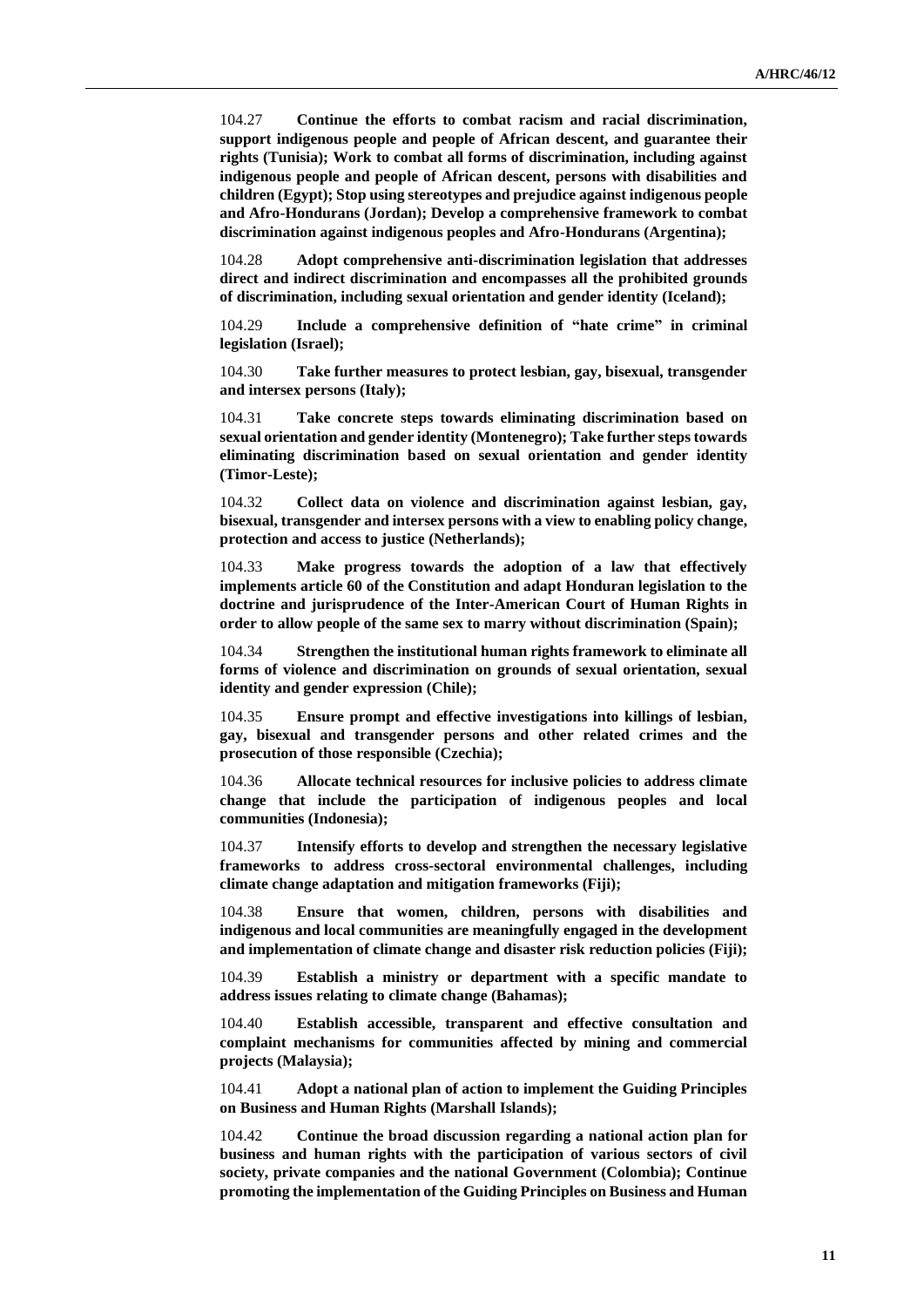**Rights and develop a national action plan on business and human rights (Thailand);**

104.43 **Ensure that law enforcement is carried out exclusively by civilian police forces (Norway);**

104.44 **Conduct prompt investigations into all allegations of human rights violations and abuses committed by the security forces, including acts of torture and extrajudicial executions, in order to ensure redress for victims and hold perpetrators fully accountable (Italy);**

104.45 **Continue programmes aimed at raising awareness about international standards on human rights protection and promotion, in particular among law enforcement institutions (Algeria);**

104.46 **Adopt legislation regulating the use of force and make progress in the adoption of protocols regulating the conduct of law enforcement officers in accordance with international standards (Mexico);**

104.47 **Strengthen the national police force to address nationwide security in a more efficient and effective way, with due regard to human rights, abstain from creating new law enforcement bureaucracies to tackle the problem and confine the armed forces to their traditional role (Turkey);**

104.48 **Adopt and implement the proposed use-of-force legislation to guide security forces' interactions with civilians and develop operational law capacity and training to facilitate advice to commanders on human rights issues (United States of America);**

104.49 **Continue to take all necessary political, economic, social and cultural measures to improve public security and the quality of life of the country's citizens (Haiti);**

104.50 **Harmonize national legislation and laws with international standards to combat impunity in cases of torture, ill-treatment and inhuman and degrading treatment, and improve detention conditions (Egypt);**

104.51 **Investigate, prosecute and punish those responsible of serious crimes committed in the mass demonstrations after the 2017 elections and the health and education reforms, including killings, arbitrary detentions and cases of torture (Bolivarian Republic of Venezuela);**

104.52 **Take more effective measures to combat violence, especially against journalists (Islamic Republic of Iran);**

104.53 **Take action to ensure a decrease in organized crime, including by cartels and gangs (Poland);**

104.54 **Continue its efforts to prevent and combat crimes and tackle impunity with a view to ensuring its citizens' right to life and security (Republic of Korea);**

104.55 **Take appropriate measures to improve the situation of its penitentiary system, including by addressing the issue of overcrowding and violence in prisons and juvenile detention centres (Republic of Korea); Intensify efforts to improve detention conditions for inmates and to reform the penitentiary system in general (Russian Federation); Take effective measures to bring conditions of detention in line with international standards, in particular by reducing overcrowding and inter-prisoner violence (Germany);**

104.56 **Avoid the indiscriminate use of preventive detention, eradicate the severe prison overcrowding and improve precarious prison conditions (Bolivarian Republic of Venezuela);**

104.57 **Adopt legislation to regulate private security companies (Islamic Republic of Iran);**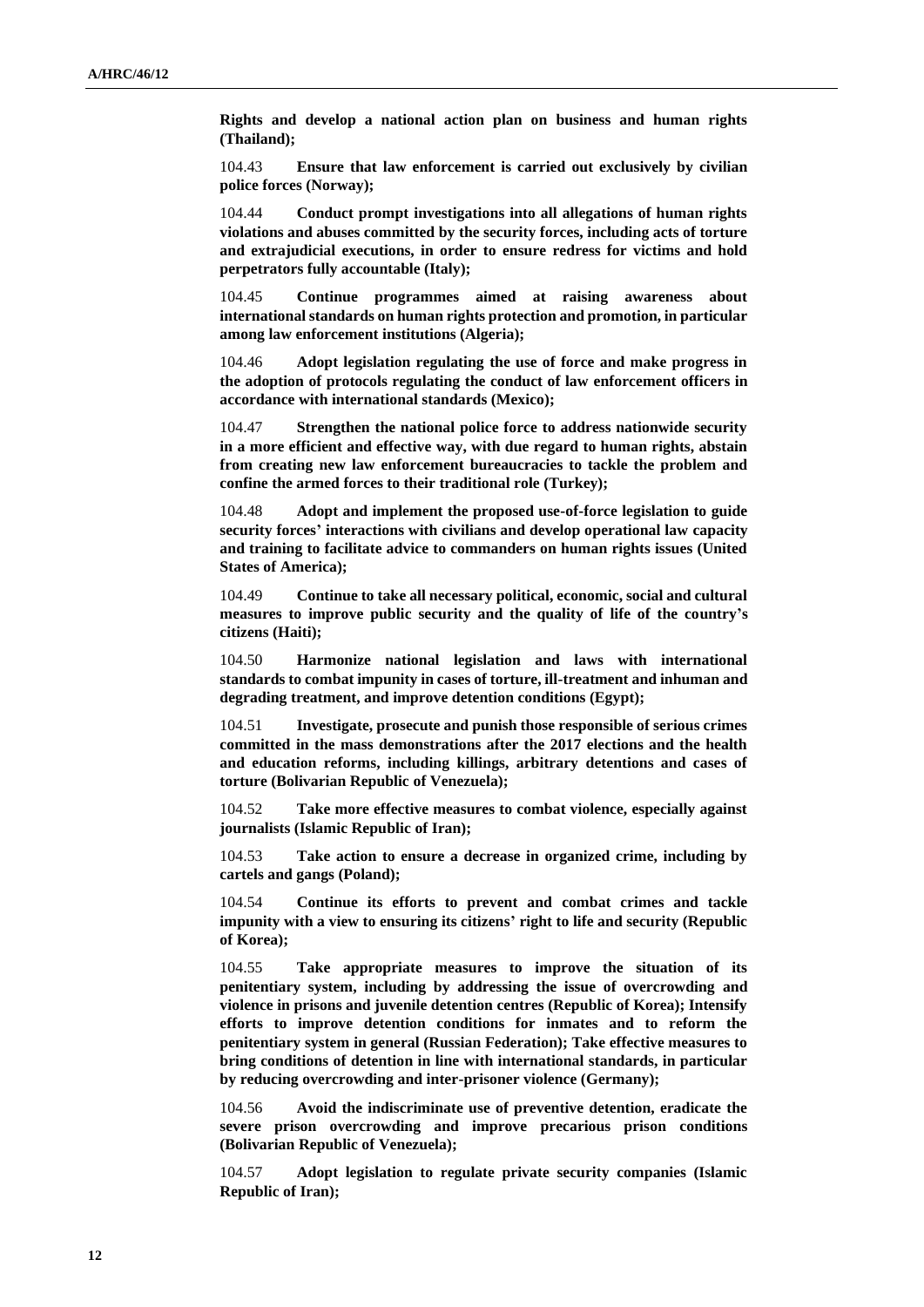104.58 **Adopt legislation to regulate the activities of private security companies (Namibia);**

104.59 **Promote efforts to guarantee the independence of the judiciary and to promote the separation of powers (Iraq);**

104.60 **Ensure the independence of the judiciary through clear rules and objective criteria for judicial careers, including for the appointment, promotion, disciplinary sanction and dismissal of judges (Mexico);**

104.61 **Continue its efforts to guarantee the independence of the judiciary, including the development of clear standards and objective criteria for judicial careers (Peru); Ensure the independence of the judiciary by establishing clear rules and objective criteria with regard to the judicial service, including for the appointment, promotion and dismissal of judges, and the application of disciplinary sanctions (Czechia); Tackle corruption and the lack of independence of the judiciary through the transparent election of magistrates (Bolivarian Republic of Venezuela);**

104.62 **Take measures to protect the independence and integrity of the judicial branch of government (Namibia);**

104.63 **Strengthen the independence of the justice system by reviewing the procedure for selecting and appointing Supreme Court judges, the Attorney General and his or her deputy (Sweden);**

104.64 **Ensure the independence of the judiciary, inter alia, by ensuring that judges cannot be transferred against their will (Germany);**

104.65 **Enact a law to guarantee and strengthen judicial independence and update the procedures for selecting and appointing Supreme Court justices and the Attorney General and his or her deputy (United States of America);**

104.66 **Pursue efforts to promote access to justice and reduce impunity (Morocco);**

104.67 **Strengthen the mandate of the Mission to Support the Fight against Corruption and Impunity and implement the recommendations made by the Truth and Reconciliation Commission (Maldives); Renew the mandate of the Mission to Support the Fight against Corruption and Impunity (Timor-Leste);**

104.68 **Following the end of the mandate of the Mission to Support the Fight against Corruption and Impunity, build on the progress achieved and strengthen institutional capacities for fighting corruption, including by allocating special financial and human resources to the Offices of the Special Prosecutors (Germany);**

104.69 **Continue to strengthen legal and judicial institutional capacity, which would include increasing human rights training for officials in the fight against transnational organized crime (Indonesia);**

104.70 **Consider the possibility of renewing the mandate of the Mission to Support the Fight against Corruption and Impunity in Honduras (Panama);**

104.71 **Bring to justice and effectively punish the perpetrators of assaults against and killings of human rights defenders, such as the recent killing of the environmental defender of Guapinol (France);**

104.72 **Take effective steps against corruption, corrupt political networks and impunity by adopting concrete measures to restore citizens' trust in democratic institutions in Honduras (Poland);**

104.73 **Strengthen the fight against impunity and corruption by ensuring the absence of political interference in anti-corruption mechanisms and the independence of the judiciary, in accordance with targets 16.5 and 16.6 of the Sustainable Development Goals (Switzerland);**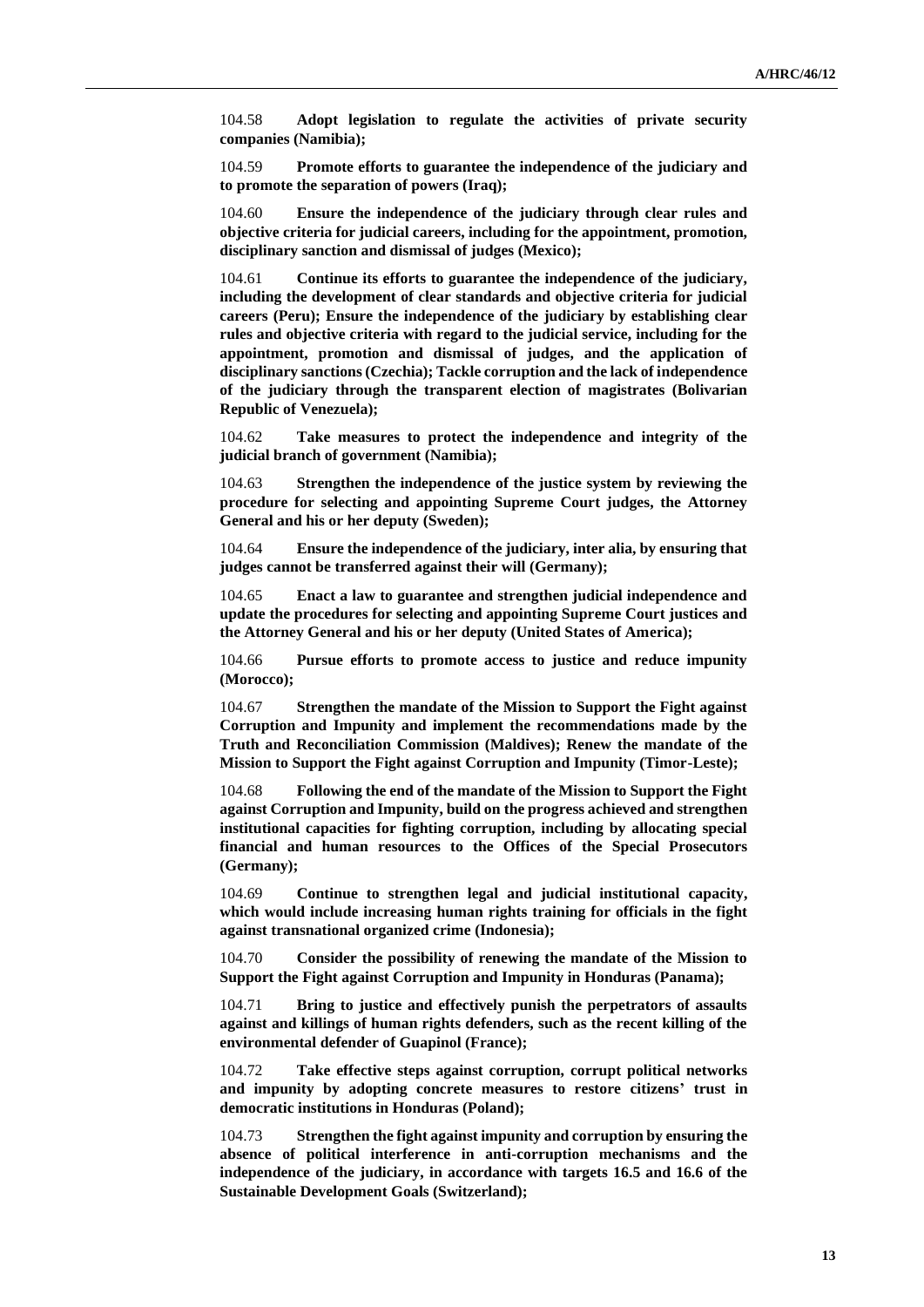104.74 **Continue to take the measures necessary to eliminate corruption, combat impunity and protect the State apparatus from the influence of organized criminal groups (Turkey);**

104.75 **Strengthen its commitment to fighting corruption by increasing funding to the Specialized Fiscal Unit against Corruption Networks and removing legal and political barriers in order for the organization to hire additional personnel (United States of America);**

104.76 **Continue efforts to improve access to justice (Bahamas);**

104.77 **Intensify efforts to combat crimes and impunity (Bahrain);**

104.78 **Increase efforts to ensure the independence of the judicial system, strengthening the investigation of and prosecution for acts of corruption and human rights violations, and prevent the criminalization of human rights defenders and community and Indigenous activists to ensure they are able to operate in a safe environment (Canada);**

104.79 **Investigate and bring to justice cases of human rights violations implicating military forces and create a well-defined plan to complete the reform of the police and remove the military from civilian security duties (Canada);**

104.80 **Continue to strengthen the capacities of the judicial system in order to pursue decisively the fight against drug trafficking, human trafficking and corruption (Colombia);**

104.81 **Ensure the investigation and prosecution of the perpetrators of the alleged human rights violations that occurred during the coup d'état in 2009 and the intellectual and financial authors of the killing of the human rights defender Berta Cáceres (Costa Rica); Address impunity for attacks against human rights defenders and journalists without delay (Japan); Adopt concrete measures to guarantee respect for and protection of the work of human rights defenders and journalists, as well as to ensure that the crimes committed against them are investigated and those responsible are punished effectively and impartially (Ecuador);**

104.82 **Provide the national protection system and the Office of the Special Prosecutor the necessary funding and operational capacity by the next universal periodic review (Czechia);**

104.83 **Take all necessary measures to prevent crime and combat drug trafficking, particularly among youths, through programmes and incentives to cultivate an environment in which children and youth are encouraged to develop their full potential (Indonesia);**

104.84 **Ensure full respect for and protection of freedom of expression, which remains limited in Honduras, and end all forms of violence against journalists and human rights defenders (Estonia);**

104.85 **Respect and protect the rights to freedom of opinion and expression and to freedom of peaceful assembly and association (Australia);**

104.86 **Stop misusing criminal law for prosecuting, paralysing and delegitimizing the work of human right defenders (Estonia);**

104.87 **Effectively implement the law on the protection of human rights defenders and enhance efforts to create a safe and enabling environment for them (Italy);**

104.88 **Ensure respect for the exercise of peaceful protests in accordance with international standards and protect freedom of expression and assembly (Japan);**

104.89 **Adopt policies that encourage interfaith harmony and promote protection and tolerance for followers of religious minorities (Jordan);**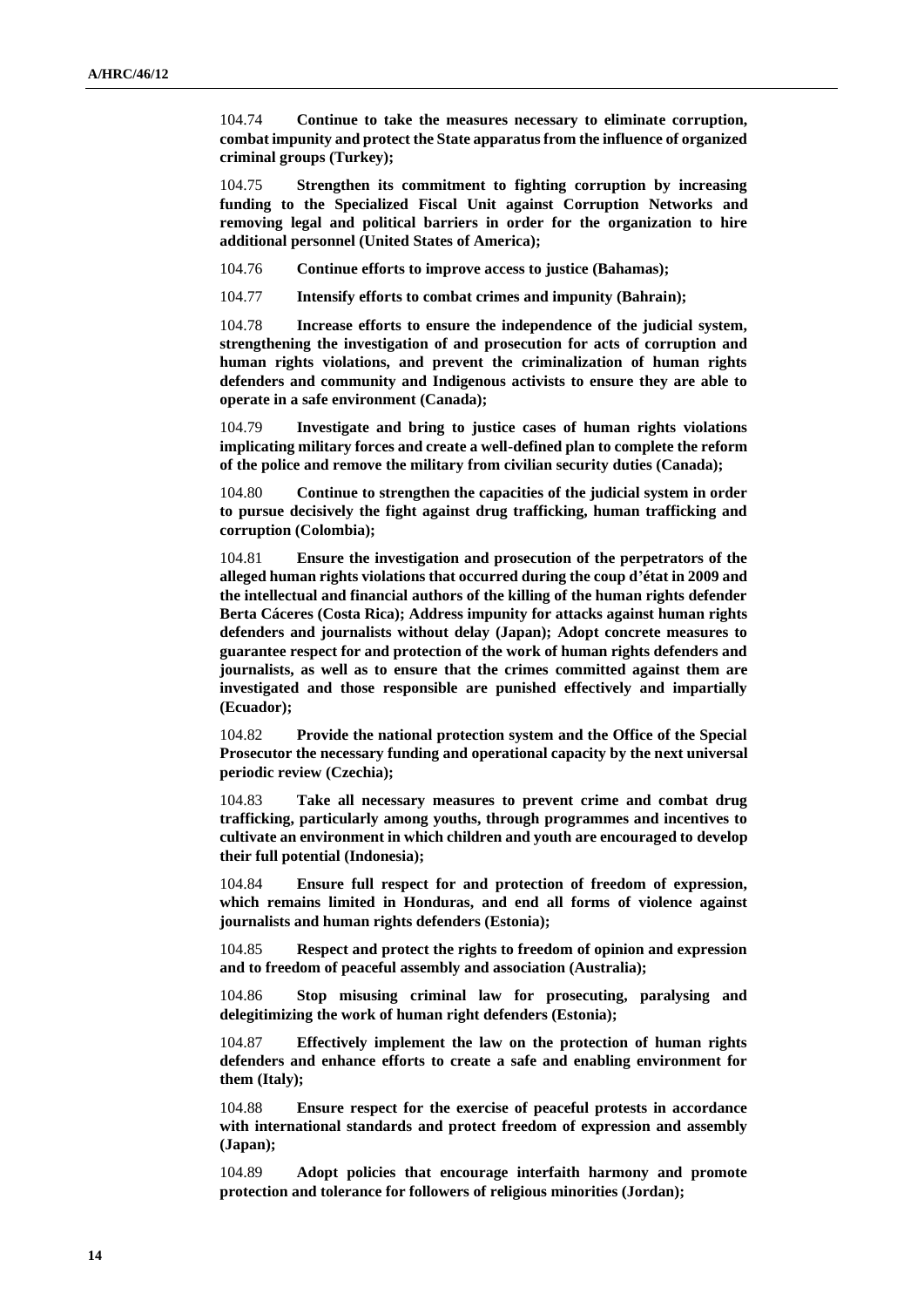104.90 **Ensure the effectiveness of the Mechanism for the Protection of Human Rights Defenders, Journalists, Social Communicators and Justice Officials by allocating sufficient funds and by comprehensively evaluating its performance (Netherlands); Ensure technical and financial resources to the recently created mechanisms to protect human rights defenders (Portugal); Implement more effectively and fully the 2016 national protection mechanism to ensure the protection of human rights defenders (Ireland);**

104.91 **Refrain from criminalizing human rights defenders and ensure their protection (Norway);**

104.92 **Ensure that crimes against human rights defenders, journalists, lesbian, gay, bisexual, transgender and intersex persons, indigenous people and Afro-Honduran activists are properly investigated and that those responsible are held accountable (Norway);**

104.93 **Protect journalists and human rights defenders, including by allocating sufficient resources to the protection mechanism for human rights defenders and by involving civil society (France);**

104.94 **Review national law in order to protect the rights to freedom of expression, association and participation in peaceful protests (Portugal);**

104.95 **Continue to improve national legislation regarding respect for human rights and freedoms (Russian Federation);**

104.96 **Take all necessary measures to preserve a free, safe and enabling environment for human rights defenders, journalists and media workers and ensure that they can do their work without facing intimidation or harassment (Slovakia);**

104.97 **Ensure thorough, prompt, impartial and independent investigations into all attacks, threats and assaults against human rights defenders and journalists, and bring to justice those suspected of criminal responsibility for such crimes (Slovenia);**

104.98 **Strengthen, including through financial means, the national system and the Mechanism for the Protection of Human Rights Defenders, Journalists, Social Communicators and Justice Officials and the Office of the Special Prosecutor for the Protection of Human Rights Defenders, Journalists, Social Communicators and Justice Officials in order to provide an effective response to the violence and harassment suffered by these people (Spain);**

104.99 **Finance and carry out an effective policy for preventing violence and acts of intimidation against the media, human rights defenders and the lesbian, gay, bisexual, transgender and intersex population, taking into account a gender perspective (Switzerland);**

104.100 **Substantially improve efforts to effectively protect journalists, human rights defenders and environmentalists, as well as vulnerable groups such as women, youth, lesbian, gay, bisexual, transgender and intersex persons and indigenous people, including by effectively combating impunity (Germany);**

104.101 **Involve civil society organizations in the decision-making processes of the national protection mechanism (Germany);**

104.102 **Increase protections for lesbian, gay, bisexual, transgender and intersex individuals, journalists and human rights defenders, including environmental human rights defenders, from threats and attacks and fully investigate, prosecute and punish all acts of violence in accordance with the law (Australia);**

104.103 **Strengthen efforts to promptly, effectively and impartially investigate any allegations of violence or reprisals against journalists, human rights defenders, land rights defenders and lesbian, gay, bisexual, transgender**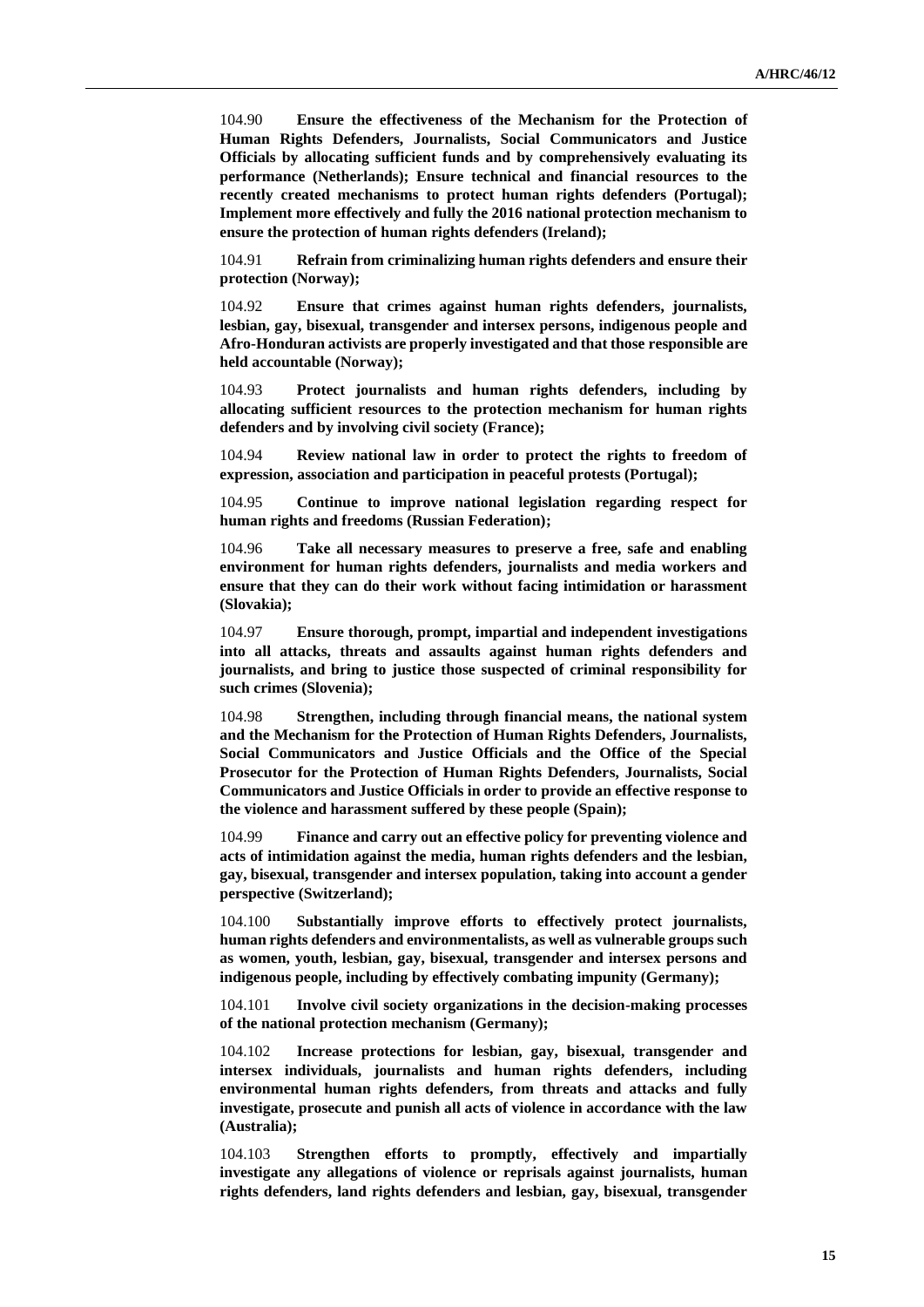**and intersex persons and ensure that perpetrators are held accountable (Austria);**

104.104 **Take further steps to improve the effectiveness of the Mechanism for the Protection of Human Rights Defenders, Journalists, Social Communicators and Justice Officials (Greece);**

104.105 **Promptly and impartially investigate all unresolved cases of attacks against journalists and consider taking advantage of the United Nations Plan of Action on the Safety of Journalists and the Issue of Impunity (Greece);**

104.106 **Ensure thorough, prompt, impartial and independent investigations into all attacks, threats and assaults against human rights defenders and bring to justice those suspected of such crimes (Belgium);**

104.107 **Ensure investigation into and accountability for attacks, acts of reprisal and violence against journalists and human rights defenders (Brazil);**

104.108 **Protect freedom of expression by promptly investigating acts of intimidation and harassment and attacks against journalists, human rights defenders and indigenous, Afrodescendant and community activists and by prosecuting those responsible (Canada);**

104.109 **Intensify efforts to clarify cases of reported disappearances of human rights defenders in line with the International Convention for the Protection of All Persons from Enforced Disappearance (Chile);**

104.110 **Continue strengthening policies on access to public information and its effective application (Dominican Republic);**

104.111 **Increase its efforts to combat trafficking in persons, in particular for the purpose of sexual exploitation (Israel);**

104.112 **Continue implementing measures to counter human trafficking and drug trafficking (Russian Federation);**

104.113 **Move forward with bringing into force the regulations to accompany the Law against Trafficking in Persons (Bahamas);**

104.114 **Harmonize the investigation into alleged crimes of trafficking in persons and provide adequate human and financial resources to hold perpetrators accountable and to avoid impunity (Jordan);**

104.115 **Step up efforts to combat trafficking in human beings for labour and sexual exploitation, including by improving law enforcement practices with a view to bringing to justice and punishing perpetrators, and to provide victims of trafficking with comprehensive protection and rehabilitation (Belarus);**

104.116 **Give sustained attention to addressing any remaining instances of forced labour and trafficking in persons (Trinidad and Tobago);**

104.117 **Continue efforts to address forced labour and trafficking in persons, including trafficking in persons for the purposes of sexual exploitation (Guyana);**

104.118 **Step up the fight against sexual exploitation and trafficking in persons, particularly among children, and provide protection for victims (Tunisia);**

104.119 **Step up measures to reduce unemployment and to create favourable working conditions for women, especially women from indigenous communities and of African descent (Myanmar);**

104.120 **Provide equal opportunities for women and men in the labour market and strengthen measures to close the gender pay gap, in view of the adoption of the Law on Wage Equality (Sri Lanka);**

104.121 **Take all necessary measures to improve working conditions for women (Guyana);**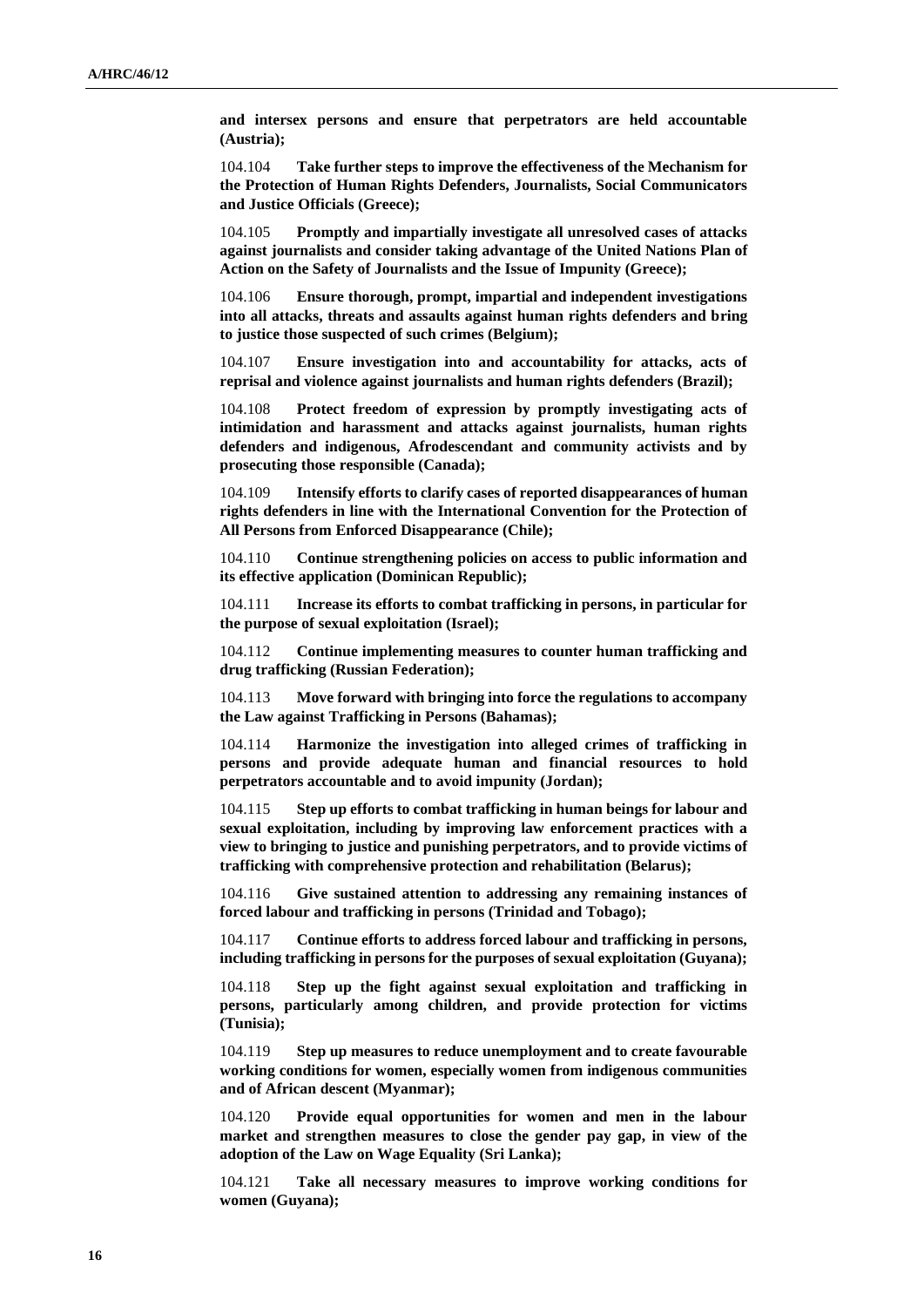104.122 **Implement measures to combat violations of women's rights in the labour market and reduce the pay gap between men and women (Togo);**

104.123 **Establish policies and mechanisms to prevent and eradicate child labour, including support programmes for low-income families (Malaysia);**

104.124 **Pass legislation regulating sex work to limit or prevent the illtreatment of and discrimination against sex workers (Marshall Islands);**

104.125 **Work towards strengthening the achievements made in terms of poverty eradication and gender equality (Morocco);**

104.126 **Enhance efforts to reduce poverty and extreme poverty, especially among people living in rural areas, by addressing inequalities (Myanmar);**

104.127 **Carry out poverty reduction efforts to effectively reduce the population living in poverty and address social inequality issues (China);**

104.128 **Continue implementing measures aimed at reducing poverty in the most vulnerable areas and groups (Dominican Republic);**

104.129 **Continue to adopt and implement programmes with a view to reducing poverty among the most vulnerable groups of the population and improving their social and living conditions (Russian Federation); Develop a national action plan for poverty reduction that has a human rights perspective and is focused on achieving Sustainable Development Goals 1 and 10 (Paraguay);**

104.130 **Continue its efforts in implementing the Sustainable Development Goals for the better enjoyment of human rights by its people (Viet Nam);**

104.131 **Strengthen its initiatives to provide an effective response to the situation of food insecurity and child malnutrition, particularly in rural areas (India); Strengthen its initiatives to provide an effective response to the situation of food insecurity and child malnutrition as recommended by the Committee on Economic, Social and Cultural Rights (Sri Lanka);**

104.132 **Pursue the implementation of the Institutional Strategic Plan 2017– 2021 to provide transparent, efficient and impartial services (Oman);**

104.133 **Continue to implement and strengthen its programmes on developing human capital through entrepreneurship and conditional transfers that prioritize vulnerable groups (Philippines);**

104.134 **Ensure the provision of safe and accessible drinking water to every person, including to communities living in vulnerable situations and rural areas (Poland);**

104.135 **Continue efforts to further strengthen economic, social and cultural rights, especially for women, children and persons with disabilities (Algeria);**

104.136 **Continue implementing plans and programmes in the social protection field (Azerbaijan);**

104.137 **Incorporate into the 2018–2022 strategic plan of the Government and into other national development plans the response to the current and future impact of the COVID-19 pandemic, paying particular attention to the most vulnerable social sectors and areas (Cuba);**

104.138 **Prioritize investment in the national health system in order to guarantee the availability of free, universal public health care for all (Malaysia);**

104.139 **Step up its efforts to respond to the health needs of and ensure access to the most vulnerable groups, including by allocating adequate funds (India);**

104.140 **Continue its efforts to strengthen its national health-care system and the accessibility of essential health services, particularly during the COVID-19 pandemic (Singapore);**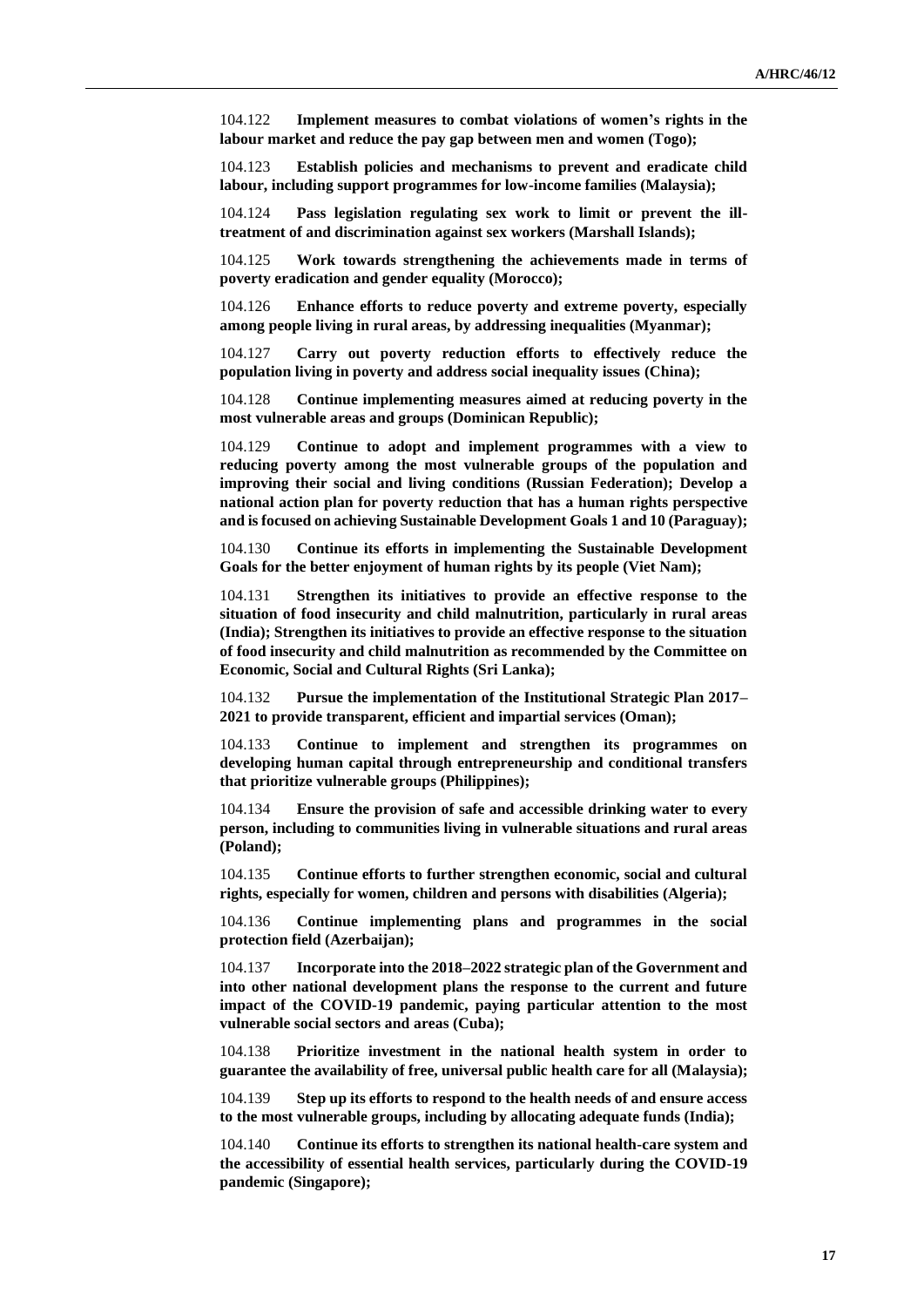104.141 **Continue efforts to reduce health needs and discrepancies in access to health care for the most vulnerable groups, including by allocating adequate funds (Sri Lanka);**

104.142 **Improve the health system to effectively protect the right to health of women and girls (China);**

104.143 **Improve equal access to health services, including sexual and reproductive health services (Germany);**

104.144 **Lift the ban on the use of emergency contraceptive pills, currently prohibited even in cases of rape (Iceland);**

104.145 **Ensure that all women and girls have information on and access to sexual and reproductive health services, including access to contraceptives and to legal and safe abortions, especially in cases of rape, of incest and of risks to the health and life of the woman (Mexico);**

104.146 **Guarantee the rights to sexual and reproductive health, including access to emergency contraception methods and by decriminalizing abortion (France);**

104.147 **Decriminalize abortion in all circumstances and remove legal, administrative and practical barriers to accessing safe and legal abortion services (Iceland); Decriminalize abortion and ensure safe, legal abortions, particularly in cases where the woman's life or health is in danger, where the fetus suffers from fatal or severe impairment, or where pregnancy is the result of rape or incest (Slovenia);**

104.148 **Expand education coverage, especially at the secondary and tertiary levels, invest in infrastructure and define clear strategies to improve the educational inclusion of poor children (India); Extend the coverage of the education system, particularly secondary and higher education, in order to improve the integration of children living in poverty into the education system (Senegal); Consider further expanding education coverage, especially at the secondary and tertiary levels (Sri Lanka); Step up its efforts to expand education coverage, especially at the secondary level, and improve the educational inclusion of poor children, Afro-Hondurans and persons with disabilities (Thailand);**

104.149 **Continue the efforts to promote and ensure inclusive education for children with disabilities, including through training, building structures and reaching out campaigns (Israel);**

104.150 **Strengthen policies to ensure children remain in school (Malaysia);**

104.151 **Allocate additional budgetary resources to teacher training and infrastructure to ensure all children receive access to a quality education (Maldives);**

104.152 **Continue measures to eradicate illiteracy and reduce drop-out rates by ensuring access to education (Myanmar);**

104.153 **Pursue government efforts in the area of education to ensure that primary education is free of charge (Oman);**

104.154 **Provide effective and accessible education, inter alia, by ensuring adequate budgetary allocations, to all children, including indigenous children, children of African descent and children with disabilities (Poland);**

104.155 **Increase efforts on human rights education and training to law enforcement officers (Portugal);**

104.156 **Ensure that all children have access to education and take measures to provide quality education, including by allocating greater budgetary resources (Malaysia);**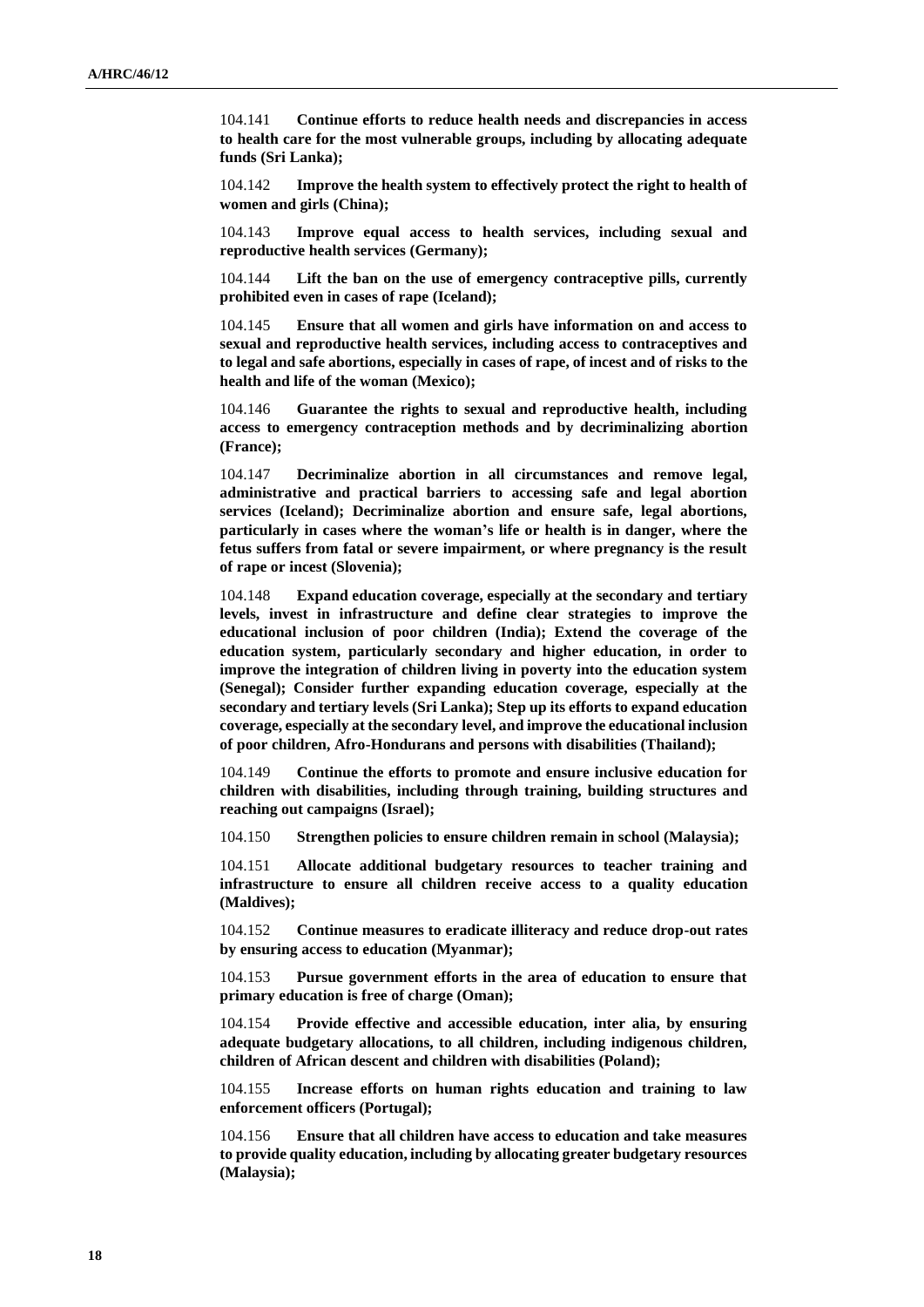104.157 **Ensure that all children have equal access to quality education without discrimination (Qatar);**

104.158 **Take further measures for the full enjoyment of the right to education (Azerbaijan);**

104.159 **Step up efforts to strengthen the right to education for all and ensure access without discrimination to quality education for all, particularly indigenous peoples and Afro-Hondurans (Djibouti);**

104.160 **Adopt measures to ensure the effective implementation of the Basic Law on Intercultural Bilingual Education (Peru);**

104.161 **Adopt the measures necessary for the effective implementation of the Basic Law on Intercultural Bilingual Education and the Public Policy against Racism and Racial Discrimination for the Comprehensive Development of Indigenous and Afro-Honduran Peoples (Ecuador);**

104.162 **Take prompt action to end violence against women, including domestic, sexual and gender-based violence and femicides, and ensure full accountability for such acts (Estonia);**

104.163 **Support the work of the Inter-institutional Commission on Followup to Investigations on Violent Deaths of Women and Femicides (Ireland);**

104.164 **Continue efforts to put an end to discrimination and domestic violence against women (Iraq);**

104.165 **Ensure full implementation of the law on violence against women, including by guaranteeing effective access to justice to women victims of violence (Italy);**

104.166 **Take further measures to promote and protect women's rights, including through the prevention of domestic and sexual violence (Japan);**

104.167 **Scale up its positive achievements in bringing more women into decision-making positions (Ethiopia);**

104.168 **Further strengthen mechanisms at the national level to prevent and protect all victims of domestic violence (Kyrgyzstan);**

104.169 **Improve the existing legislative framework by adopting and implementing comprehensive legislation that establishes the State's obligation to effectively protect women and girls against domestic and sexual violence (Iceland); Implement stricter enforcement and punitive laws for offences of sexual violence against women that are proportionate with the crimes committed (Malaysia); Put in place the necessary legal and administrative framework to combat gender-based violence (Mauritius); Step up efforts to adopt national legislation on the prevention of and fight against violence against women (Russian Federation); Continue enacting legislation in order to prevent violence against women (Bahrain);**

104.170 **Adopt an investigative protocol and take preventive action to address the root causes of femicides (Montenegro);**

104.171 **Strengthen efforts to address violence against women and children, including measures to prevent violence and support survivors, and remove obstacles that prevent access to justice (Fiji);**

104.172 **Continue to take measures to prevent and combat domestic and sexual violence and provide assistance and protection to victims (Nepal);**

104.173 **Implement programmes designed to effectively protect victims of gender violence (Peru);**

104.174 **Redouble its efforts in preventing and addressing violence against women, punishing those responsible and providing assistance and protection to victims (Philippines);**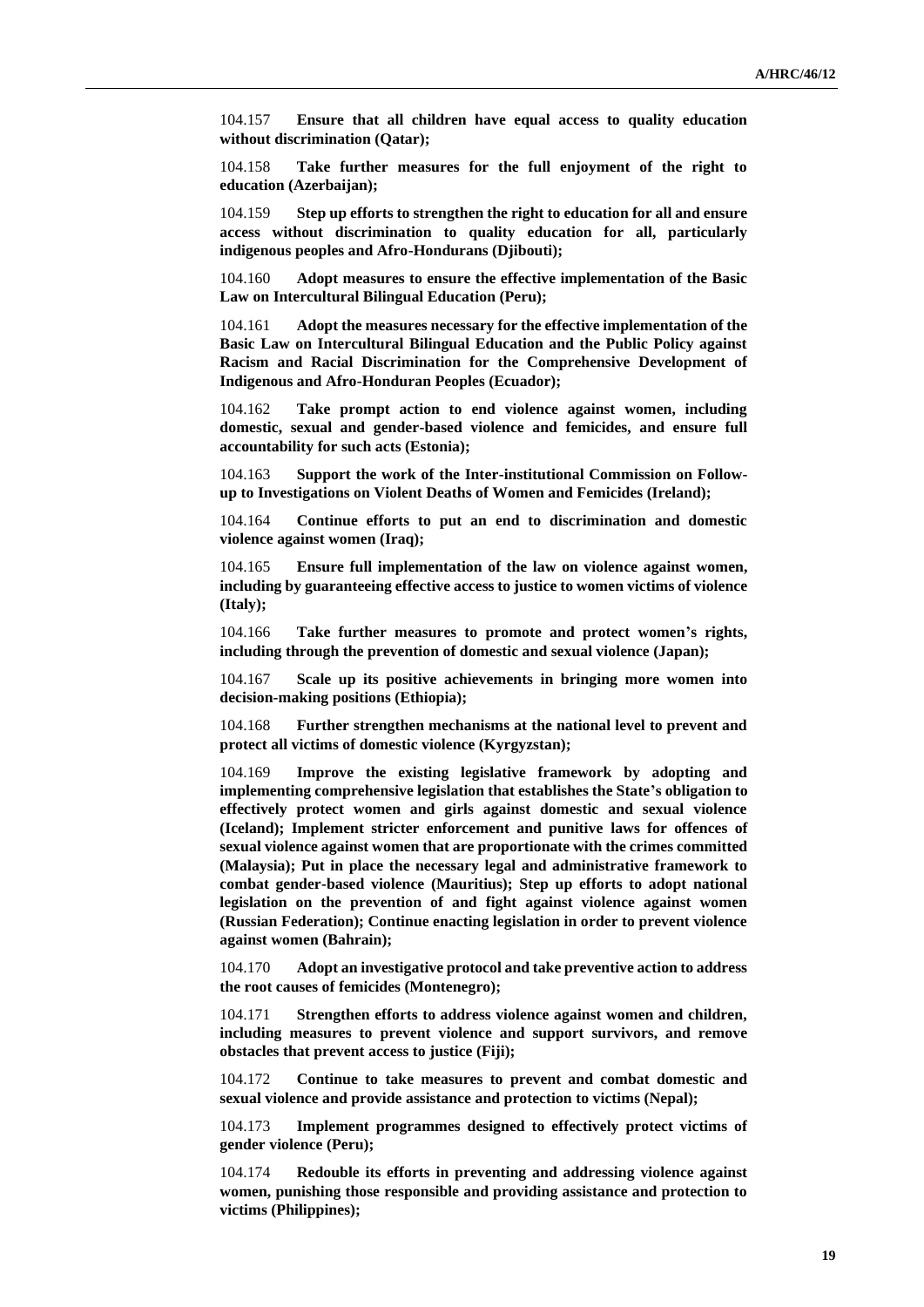104.175 **Take legislative and budgetary measures to put an end to violence against women and girls and promote equality among men and women (France);**

104.176 **Protect and combat discrimination against lesbian, gay, bisexual, transgender and intersex persons (France);**

104.177 **Continue to implement the Ciudad Mujer programme and to expand it to other cities in the country (Israel); Allocate sufficient resources to the programme set up by the Ciudad Mujer initiative, which aims to guarantee comprehensive care for women, in particular those who are victims of genderbased violence, and ensure that it is accessible throughout the country (Senegal); Allocate sufficient resources to programmes under the Ciudad Mujer initiative and secure their availability across the country (Czechia);**

104.178 **Continue, in cooperation with relevant international partners, as appropriate, to strengthen efforts to eliminate violence against women, including during the pandemic, by improving access to justice, enhancing community education and increasing victim support (Singapore);**

104.179 **Take further steps to combat discrimination against women and girls (Georgia);**

104.180 **Take action to eliminate all forms of violence against women and girls, in particular by establishing accessible and effective protection mechanisms, including the right to emergency contraception pills, especially in cases of rape or sexual abuse, in accordance with target 5.2 of the Sustainable Development Goals (Switzerland);**

104.181 **Continue to strengthen gender equality, combat discrimination against women and protect women victims of domestic and sexual violence (Tunisia);**

104.182 **Continue efforts to eliminate discrimination against women, to prevent violence against them and their murders and to combat trafficking in persons (Ukraine);**

104.183 **Prevent and combat all acts of violence against women, bring perpetrators to justice and provide assistance and protection to victims (Ukraine);**

104.184 **Prioritize steps to combat the widespread rape and sexual exploitation of women and girls by gangs. Build institutional capacity for the protection of victims by strengthening measures to proactively identify victims and refer them to appropriate support services (United Kingdom of Great Britain and Northern Ireland);**

104.185 **Tackle the increase in gender violence with legal assistance, ensure access to justice for women and reduce impunity in such cases (Bolivarian Republic of Venezuela);**

104.186 **Continue its efforts to achieve gender equality and further promote the rights of women, children and persons from other vulnerable groups (Viet Nam);**

104.187 **Adopt the measures necessary to reduce the number of acts of violence committed against women, including domestic violence, sexual violence and femicides, and to ensure access to justice for victims of this kind of violence (Argentina);**

104.188 **Step up its efforts to prevent and combat all acts of violence against women, ensure accountability for those responsible and provide assistance and protection to victims of gender-based violence (Greece);**

104.189 **Include, in the draft national protocol for the care of victims of sexual violence, international standards regarding the management and treatment of rape, including access to emergency contraception (Belgium);**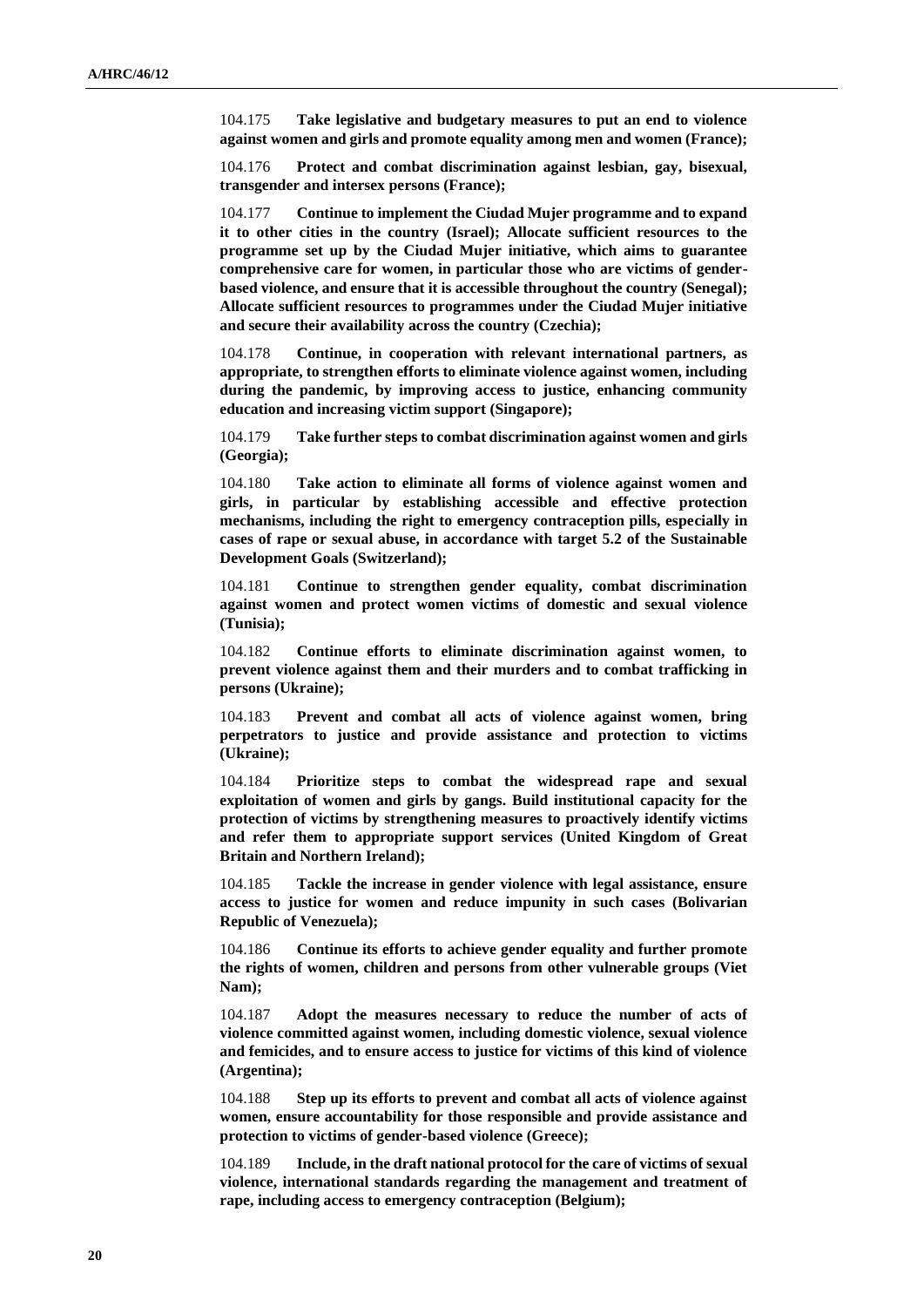104.190 **Redouble its efforts to prevent and combat all acts of violence against women, to punish those responsible and to provide assistance and protection to victims, including through the adoption of a comprehensive law on violence against women (Belgium);**

104.191 **Step up efforts to prevent and combat violence against women, including through the creation of an integrated system for the collection of statistics on this issue (Brazil);**

104.192 **Eradicate all forms of discrimination against women, ensure equality between men and women and end structural violence against women, including sexual violence and femicide (Egypt);**

104.193 **Strengthen measures for the prevention, investigation and punishment of all sexual and gender-based violence, including most specifically domestic violence and violence against lesbian, gay, bisexual, transgender and intersex persons (Canada);**

104.194 **Fight severely against violence targeting women and investigate and punish all cases of femicide (China);**

104.195 **Continue to adopt the institutional and regulatory measures required for the prevention of acts of violence against women and girls, guaranteeing access to justice and providing the necessary resources for the investigation of these crimes (Colombia);**

104.196 **Adopt coordinated and adequately funded measures to address and eliminate discriminatory stereotypes regarding the roles of women and men in the family and in society (Guyana);**

104.197 **Redouble its efforts to safeguard the rights of vulnerable groups, including women and children, as well as ethnic minorities, especially by strengthening its initiatives and programmes to prevent gender-based violence, child labour and other offences (Republic of Korea);**

104.198 **Strengthen the mechanisms to prevent and combat violence against women in order to protect victims and provide them with justice and rehabilitation and other forms of assistance (Djibouti);**

104.199 **Adopt coordinated and duly funded awareness-raising activities and programmes targeting young men and boys with the aim of changing attitudes and promoting norms of positive masculinity, including through the use of social media (Haiti);**

104.200 **Continue its work to ensure birth registration across the country (Kyrgyzstan);**

104.201 **Continue efforts to advance its policy on guaranteeing the rights of children and adolescents (Georgia);**

104.202 **Take all necessary measures to prevent the recruitment of children by** *maras* **and criminal groups and to protect children from armed violence (Panama);**

104.203 **Strengthen programmes to prevent the recruitment of children and to protect them from violence by gangs, including** *maras* **and other criminal groups (Peru); Take all measures to prevent the recruitment of children into work and criminalize the forced recruitment of children into criminal groups (Ukraine);**

104.204 **Expand actions to prevent juvenile violence with an emphasis on community action. In this regard, continue to strengthen local councils and the Safer Municipalities programme (Cuba);**

104.205 **Prioritize the promotion and protection of the rights of indigenous people during the implementation of various economic projects in their territory (Islamic Republic of Iran);**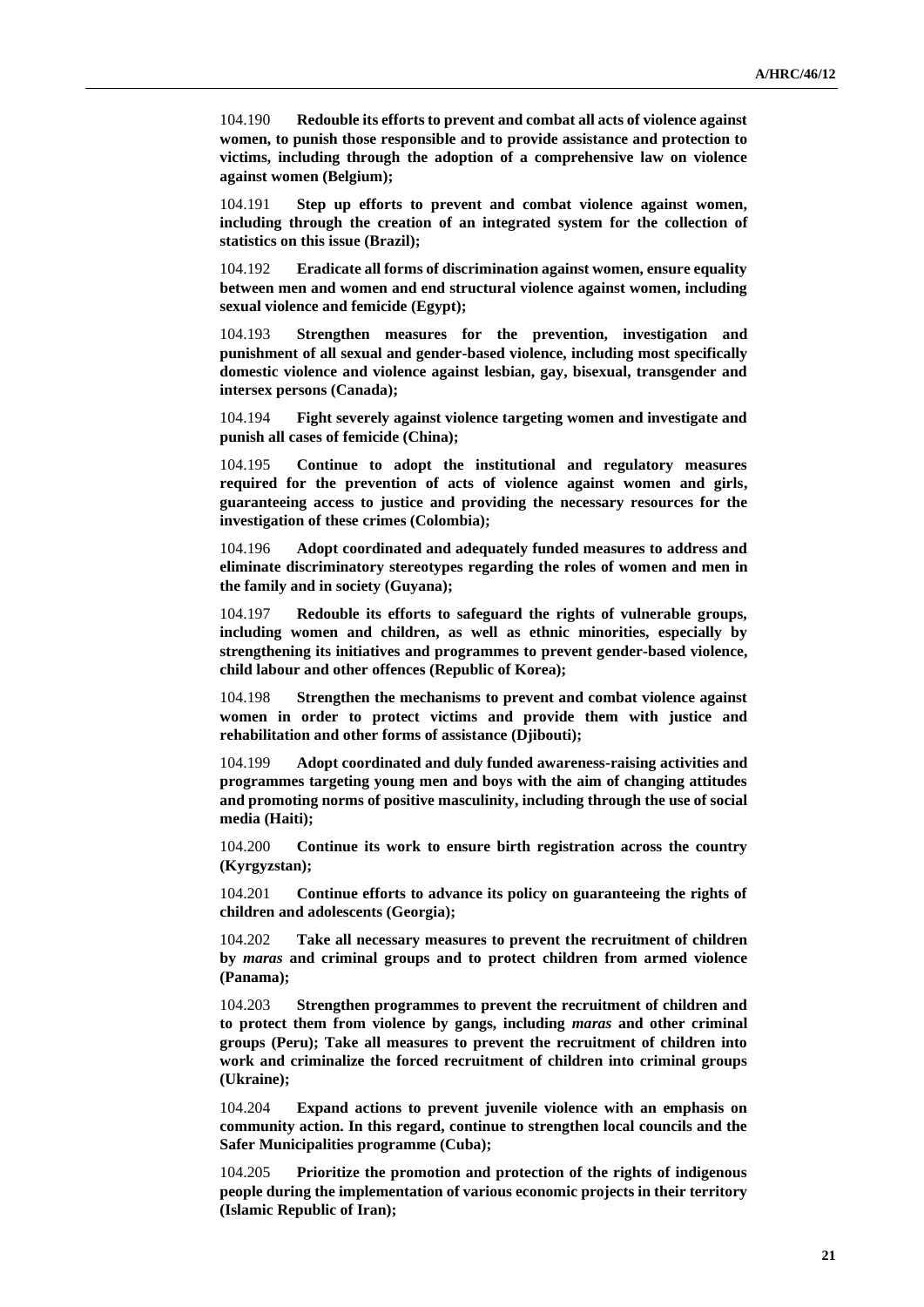104.206 **Strengthen the efforts to prevent any form of discrimination against indigenous and Afro-Honduran persons (Italy);**

104.207 **Pursue its policy for the integration of indigenous peoples and combat racism (Oman);**

104.208 **Ensure the meaningful political participation of indigenous peoples and their access to social services (Philippines);**

104.209 **Respect the rights of indigenous peoples and peasants, in particular their right to prior consultation, in accordance with the declarations on the rights of indigenous peoples and the rights of peasants (Switzerland);**

104.210 **Strengthen the protection of indigenous and Afro-Honduran peoples against racial discrimination (Togo);**

104.211 **Persevere in its efforts to address persisting stereotypes and prejudices against indigenous and Afro-Honduran peoples (Trinidad and Tobago);**

104.212 **Take all necessary steps to ensure that the recent reforms to the Criminal Code of Honduras meet international human rights obligations (United Kingdom of Great Britain and Northern Ireland);**

104.213 **Strengthen the efforts to end discrimination in law and practice against indigenous and Afro-Honduran people (Austria);**

104.214 **Implement the commitment made at the Nairobi summit and adopt by 2021 the public policy, currently being examined, aimed at guaranteeing the protection of the rights of indigenous and Afro-Honduran women and ensure its proper implementation with the active participation of affected populations (Costa Rica);**

104.215 **Provide adequate resources to the Office of the Special Prosecutor for Ethnic Groups and Cultural Heritage and the Directorate for Indigenous and Afro-Honduran Peoples with a view to ensuring the rights of indigenous peoples (Denmark);**

104.216 **Strengthen efforts to ensure that persons with disabilities have access to health, education and social services and ensure their full integration in society (Fiji);**

104.217 **Take action to ensure the full, equal and meaningful participation of persons with disabilities in consultations, decision-making and policymaking in all areas of public life (Poland);**

104.218 **Promote measures to achieve the greater social inclusion of persons with disabilities (Dominican Republic);**

104.219 **Continue efforts to protect the rights of migrants and persons in vulnerable situations (Nigeria);**

104.220 **Implement a reintegration plan for Hondurans and repatriate migrant children returned to the country and displaced by violence (Senegal);**

104.221 **Bring the law on migrants and foreigners and related texts into line with international standards (Togo);**

104.222 **Adopt a comprehensive migration public policy focused on guaranteeing the human rights of migrants and their families, paying special attention to the situation of Honduran migrants and the need to ensure their integrity in cooperation with other States (Argentina);**

104.223 **Continue efforts to execute its response plans for displacement (Bahamas).**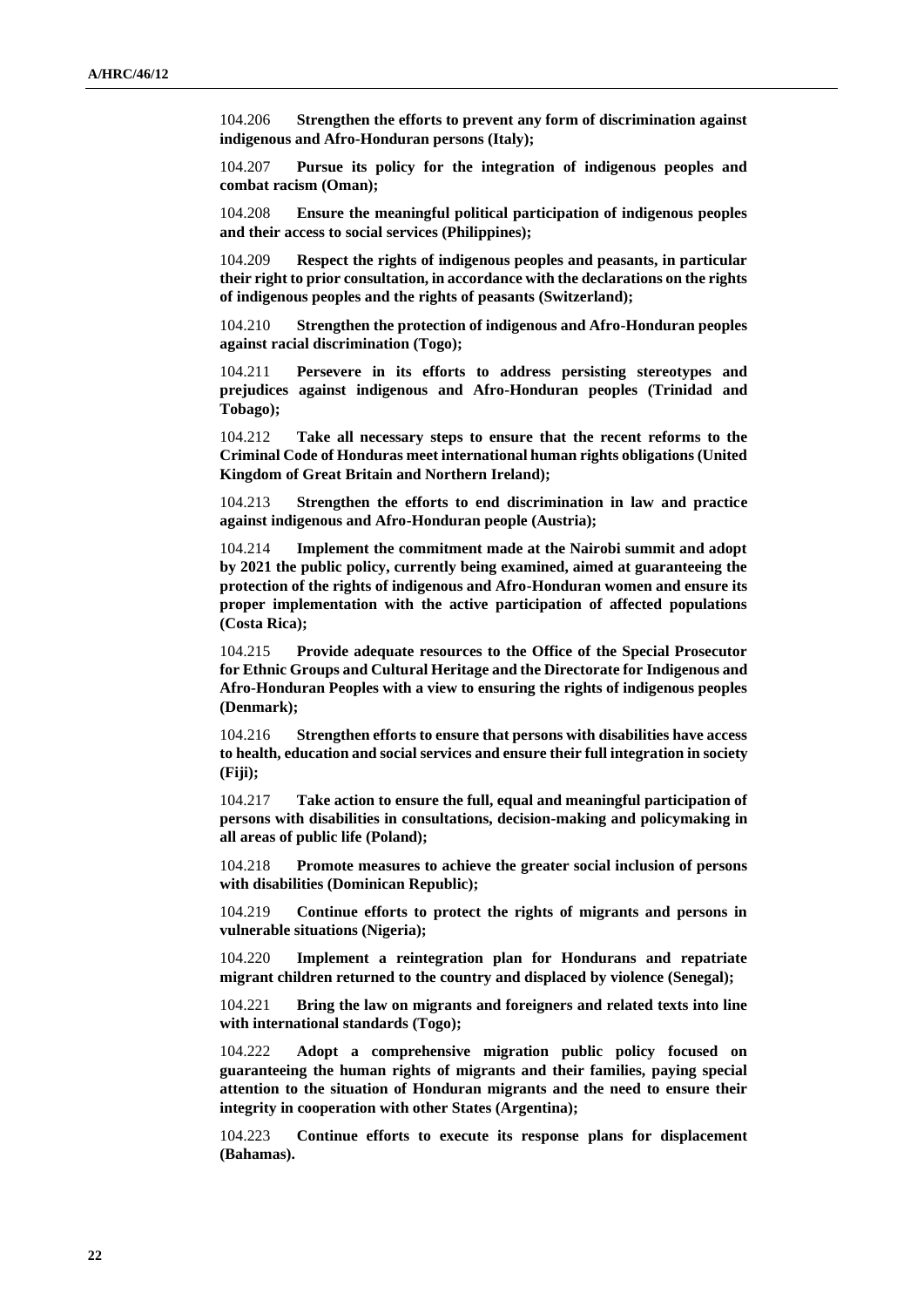105. **All conclusions and/or recommendations contained in the present report reflect the position of the submitting State(s) and/or the State under review. They should not be construed as endorsed by the Working Group as a whole.**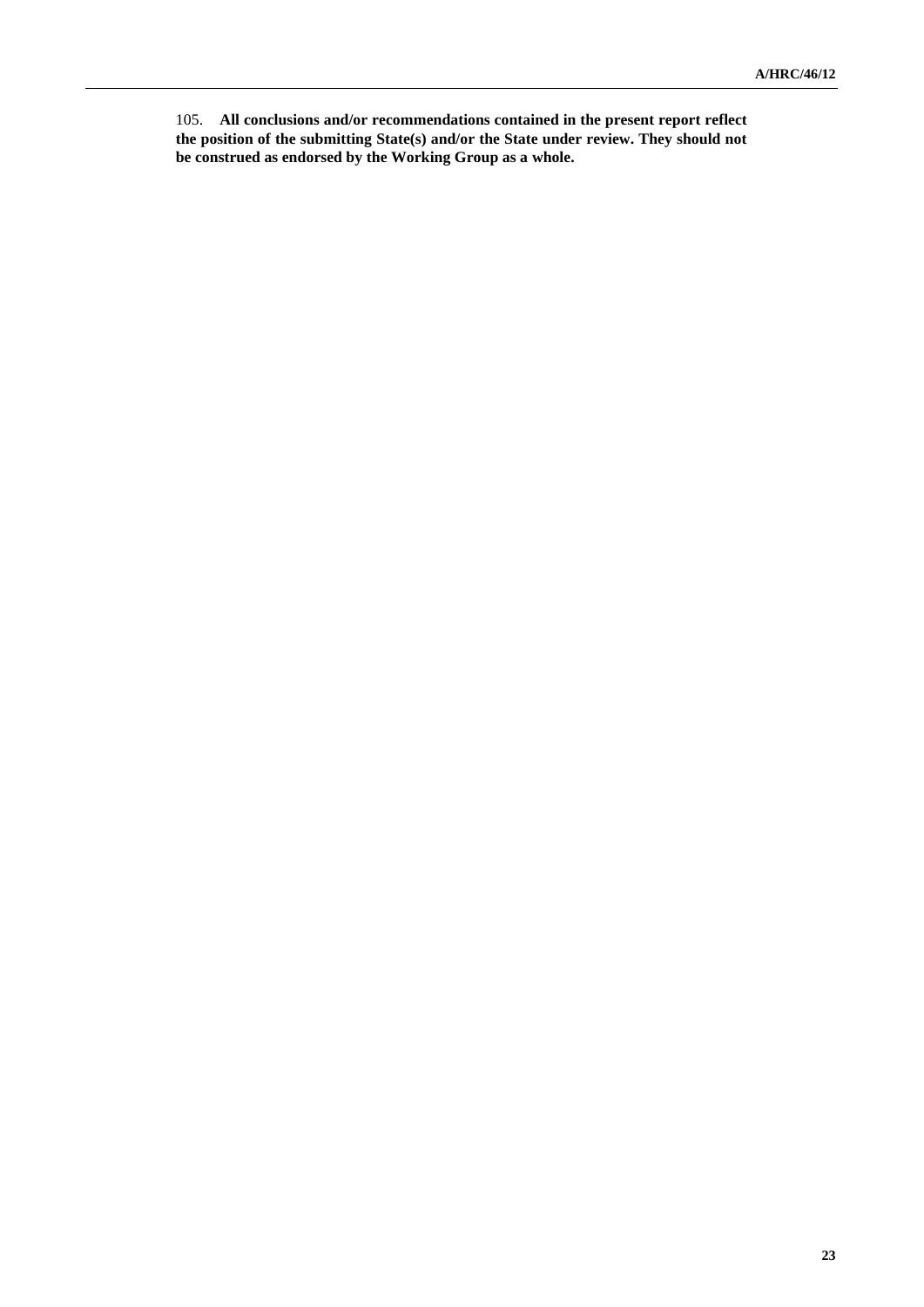### **Annex**

## **Composition of the delegation**

The delegation of Honduras was headed by the Vice-president of the Republic of Honduras and Secretary of State for Economic Development, H.E. Mrs. María Antonia Rivera, and composed of the following members:

- Mr. Rolando Edgardo Argueta, President, Supreme Court Justice;
- Mr. Carlos Madero, Secretary of State, General Coordinator of Government;
- Mrs. Zoila Cruz, Secretary of State for Development and Social Inclusion;
- Mrs. Alba Consuelo Flores, Secretary of State for Health;
- Mr. Arnaldo Bueso, Secretary of State for Education;
- Mr. Olvin Villalobos, Secretary of State for Work and Social Security;
- Mr. Elvis Rodas, Secretary of State for National Resources and Environment;
- Mrs. Karla Eugenia Cueva Aguilar, Secretary of State for Human Rights;
- María Andrea Matamoros, Secretary of State for Communications and Presidential Strategy;
- Mrs. Ana Aminta Madrid, Secretary of State and Director of the National Institute for Women;
- Mr. Marcos Velasquez, Deputy and President of the Committee for Human Rights of the National Congress;
- Mrs. Johana Bermúdez, Deputy, National Congress;
- Mrs. Sara Medina, Deputy, National Congress;
- Mrs. Estela Cardona, Attorney General;
- Mrs. Alejandra Hernández Quan, Deputy Secretary for Prevention; State Secretariat of Public Security;
- Mrs. Nelly Jerez, Deputy Secretary for Consular and Migration Affairs, State Secretariat of Foreign Affairs and International Cooperation;
- Mrs. Jackeline Anchecta, Deputy Secretary for Promotion of Human Rights, State Secretariat of Human Rights;
- Mrs. Rosa Seaman, Deputy Secretary for Protection, State Secretariat of Human Rights;
- Mrs. Doris Mayrell Mendoza, Deputy Secretary for Public Policy and Social Inclusion, State Secretariat of Development and Social Inclusion;
- H.E. Mr. Ambassador Giampaolo Rizzo Alvarado, Permanent Representative of Honduras to the United Nations Office and other International Organizations in Geneva;
- Mrs. Loany Alvarado, Deputy Director of Prosecutors, Public Ministry;
- Mrs. Carolina Menjivar, Executive Director, National Institute for Migration;
- Mr. Rony Javier Portillo, National Director, National Penitentiary Institute;
- Mrs. Lolis Salas, Executive Director, Directorate for Children, Adolescents and Family;
- Mr. Tulio Mariano Gonzáles, Director General, Directorate for Indigenous Peoples and Afro-Hondurans;